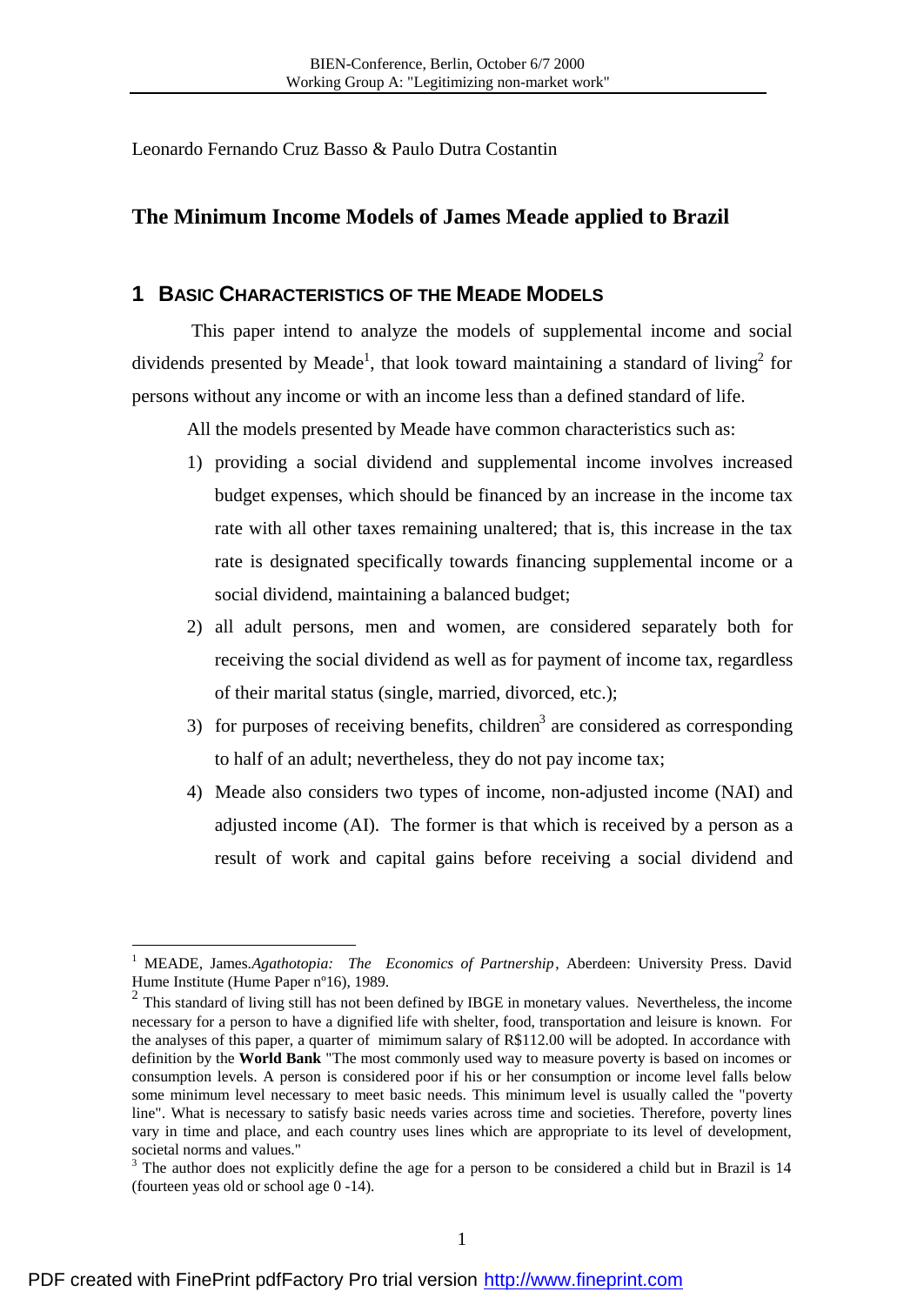payment of taxes. On the other hand, adjusted income is the income available to a person after payment of taxes and receiving benefits.

## **1.1 Personal Tax Allowance**

The first modal presented by Meade is the Personal Tax Allowance, in which he assumes that:

- 1) the income tax policies do not change but the part of the population that receives up to a pre-determined value of social benefits (equivalent to a certain standard of living) is exempt<sup>4</sup>;
- 2) the rest of the population, whose income is superior to that considered as the minimum standard of living, would continue to pay income tax, deducting the Personal Tax Allowance.

In this model, there is a 100% concession of benefits between the pre-established minimum value and the income of the person. This characteristic is known in the bibliography as Complementary Minimum Income.

A mathematical representation of this model of Personal Tax Allowance can be made using the following suppositions:

(1) AI = MI for MI  $\geq$  NAI as t = 0 and (2)  $AI = MI + NAI \times (1 - t)$  for  $MI < NAI$  as  $0 < t < 1$  $(AI = Adjusted Income, MI = Minimum Income, NAI = Non-adjusted Income, t=$ tax rate,  $I = Income$ 

The following definitions should be taken into account:

 $I = Y$  $NAI = X$  $MI = k$  $t = tax$  rate that falls upon non-adjusted income superior to the minimum income

<sup>&</sup>lt;sup>4</sup> This benefit of exemption from payment of income tax up to a determined value is what we call the Personal Tax Allowance.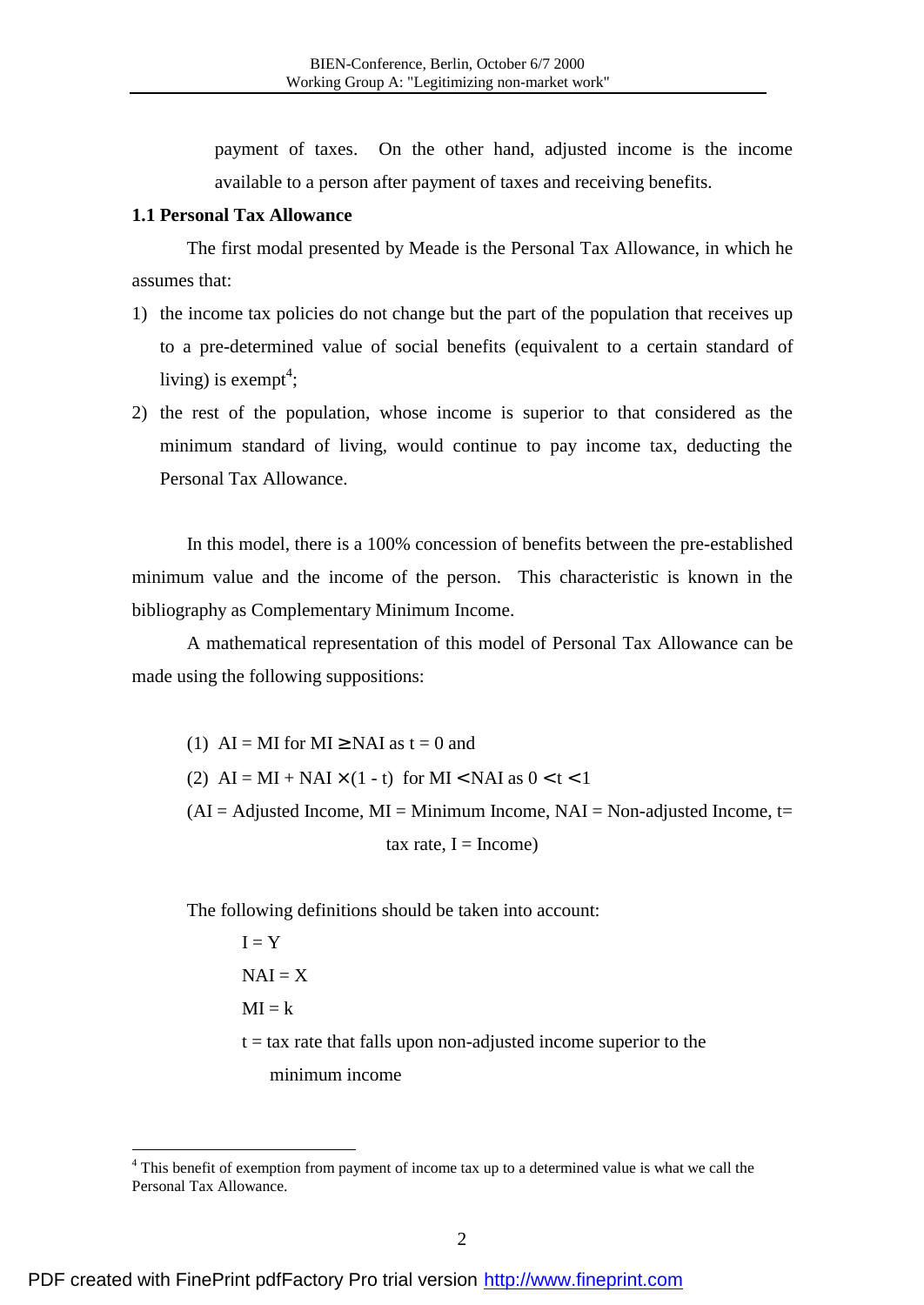Redefined in terms of Y and X, one has:

(1) 
$$
Y = k + t \times X \qquad t = 0 \text{ for } k \ge X
$$

$$
Y = k
$$

$$
(2) \qquad Y = k + (1-t) \times X
$$

Isolating X

$$
X = \underline{Y - k} \qquad \text{for } Y = 0
$$
  
1 - t

$$
X = \frac{-k}{1-t} \qquad \text{and } t \neq 1
$$

According to the equation (2), if  $t = 1$ , this implies that adjusted income will be equal to minimum income; that is, all excess non-adjusted income in relation to minimum income will be absorbed by income tax at a rate of 100%.

Next, an analysis of the costs and negative aspects that come from the presuppositions of this model will be presented.

In Meade's model, as the minimum income level was already externally determined in accordance with conditions established by the World Bank, the tax rate to be charged for the rest of the population for financing this program should be determined internally. In this case, it is necessary to estimate the number of persons who will receive benefits and the total value of the benefits. Information regarding the total value of the benefits, accompanied by an estimate of the quantity of eligible persons who should pay taxes to finance this program would permit calculation of the income tax rate necessary for this purpose.

In Graph 1 it is possible to verify that persons who receive less than **OM** (taking the horizontal axis as a reference) receive these conditional benefits until they reach the minimum stipulated **OA** (on the vertical axis).

In Meade's first schema, the Personal Tax Allowance is maintained for 100% of the conditional benefits; that is, there will only be income tax charged above the **OM** value.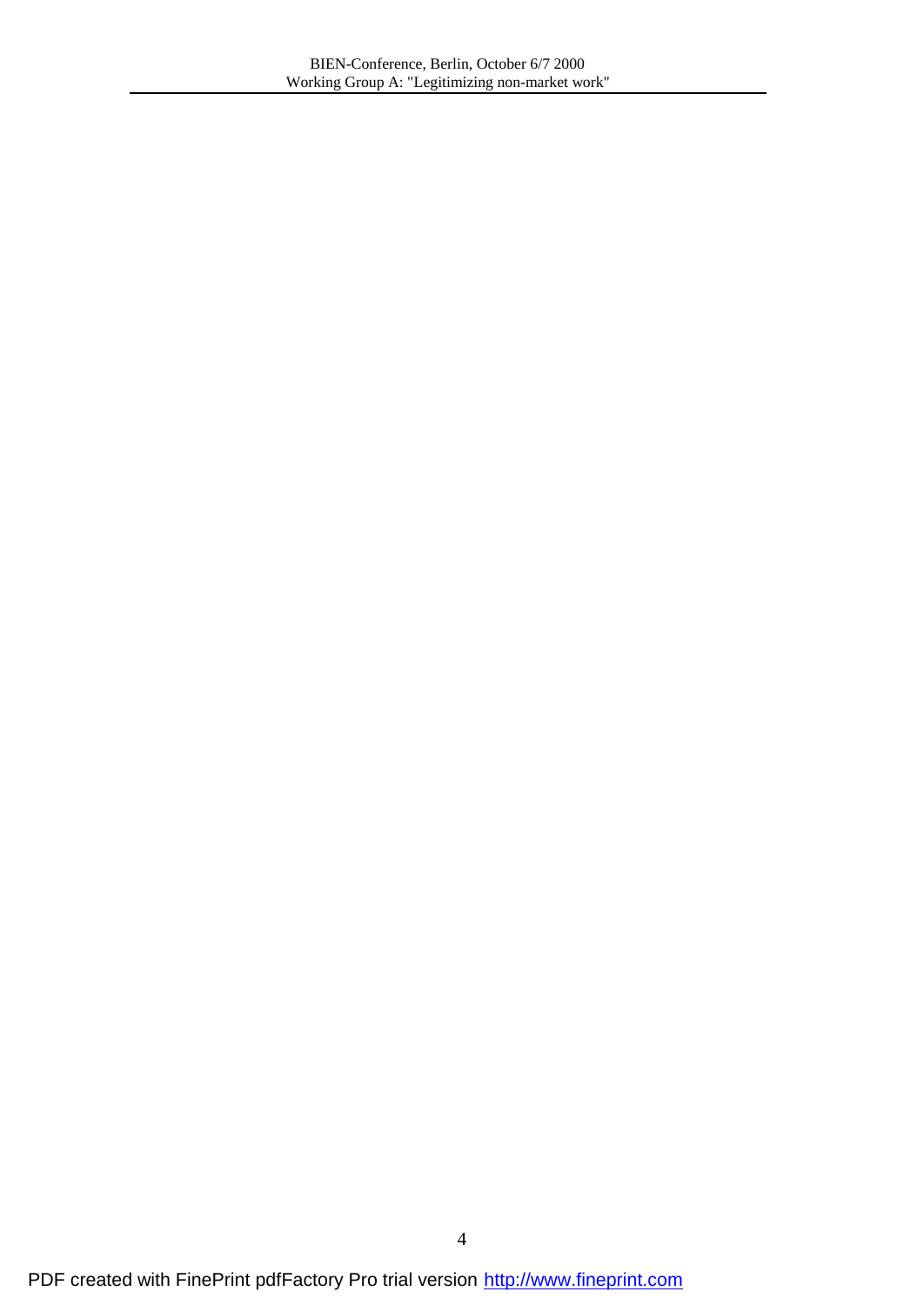#### **Graph 1**

(Conditional Benefits, Adjusted Income, Non-adjusted Income)



**Conditional Benefits**

The whole area encompassing the interior of the triangle refers to the benefits given to persons whose earnings do not reach the determined minimum standard of living. Included in this area should be: children, who are legally prohibited from working until 14 years of age; sick persons; the unemployed who do not have another source of income; and the retired whose retirement benefits are less than that stipulated as the minimum standard of living and who do not have another source of income. The persons situated in this interval compose the human contingent that should receive the benefits.

The area enclosed by the triangle BDE refers to the receipts coming from taxes imposed on persons with earnings superior to that stipulated as the income corresponding to the minimum standard of living.

From these definitions, it can be assumed that:

1) the greater the number of persons situated at the bottom of the graph, that is, those who have income equal to zero, the greater must be the tax receipts, which implies a higher tax rate;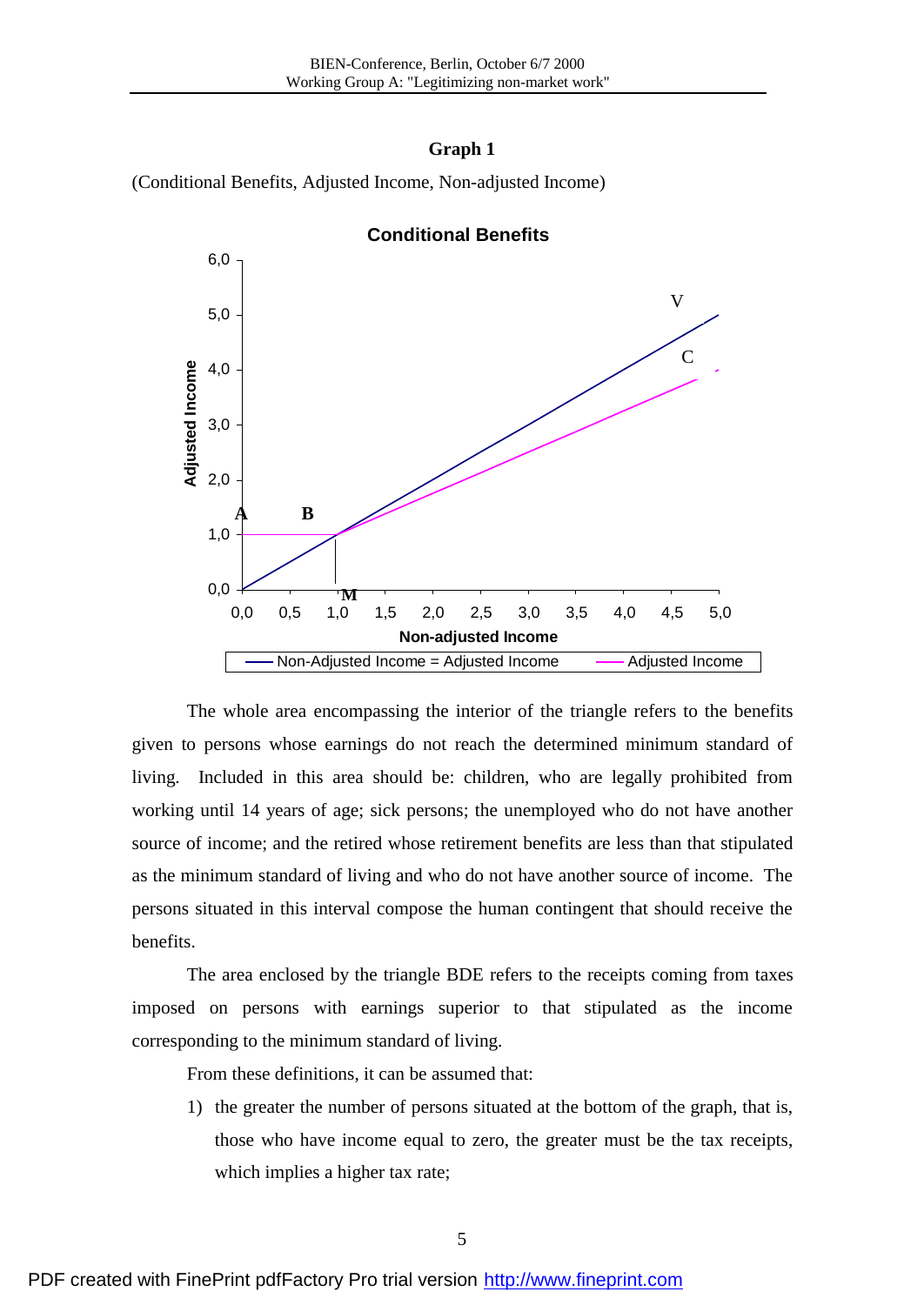- 2) a greater tax rate on the income of persons who have earnings above that established as the minimum standard will negatively affect the demand for jobs that offer greater salaries, or in other words, will discourage persons from working for a longer period of time with the objective of increasing their income. It is clear, therefore, that the increase in the income tax rate necessary for financing a minimum income program will have a negative effect on work.
- 3) the implementation of the program will encourage an increase in informality<sup>5</sup> because persons who have an income greater than zero and less than R\$28.00 would not be willing to use part of their time working for a salary less than this level. This would encourage a greater number of persons not to work and to have a zero income level, bringing about the need to increase the contribution rate of those who receive more than the defined minimum;
- 4) the implementation will also discourage persons from increasing their work hours and reducing their free time, principally coming from the increase of the tax burden imposed on those that obtain a higher income. This discouragement would reduce the contributory base, increasing the difficulty of financing this schema;
- 5) the degree of informality, that is, the great quantity of persons who make up the informal work market, nearly 50% of the Economically Active Population (PEA) according to data from IBGE (Brazilian Institute of Geography and Statistics) $6$ , and who do not have proof of earnings, creates another great difficulty for the implementation of this program in Brazil. All these workers would be eligible to receive benefits, even if their undocumented earnings were greater than the minimum income. This, too, would contribute to an increase in the base of persons who have zero income, increasing the quantity to be financed and, in addition, increasing the tax rate to be paid by those who receive income superior to R\$28.00;
- 6) this type of program in a country such as Brazil would demand an official bureaucracy capable of monitoring any fraud against the system, principally

 $<sup>5</sup>$  Informality in this research is understood as the informal (non-official) work market.</sup>

<sup>&</sup>lt;sup>6</sup> This alarming percentage already was cited in criticisms of Senator Eduardo Suplicy's model.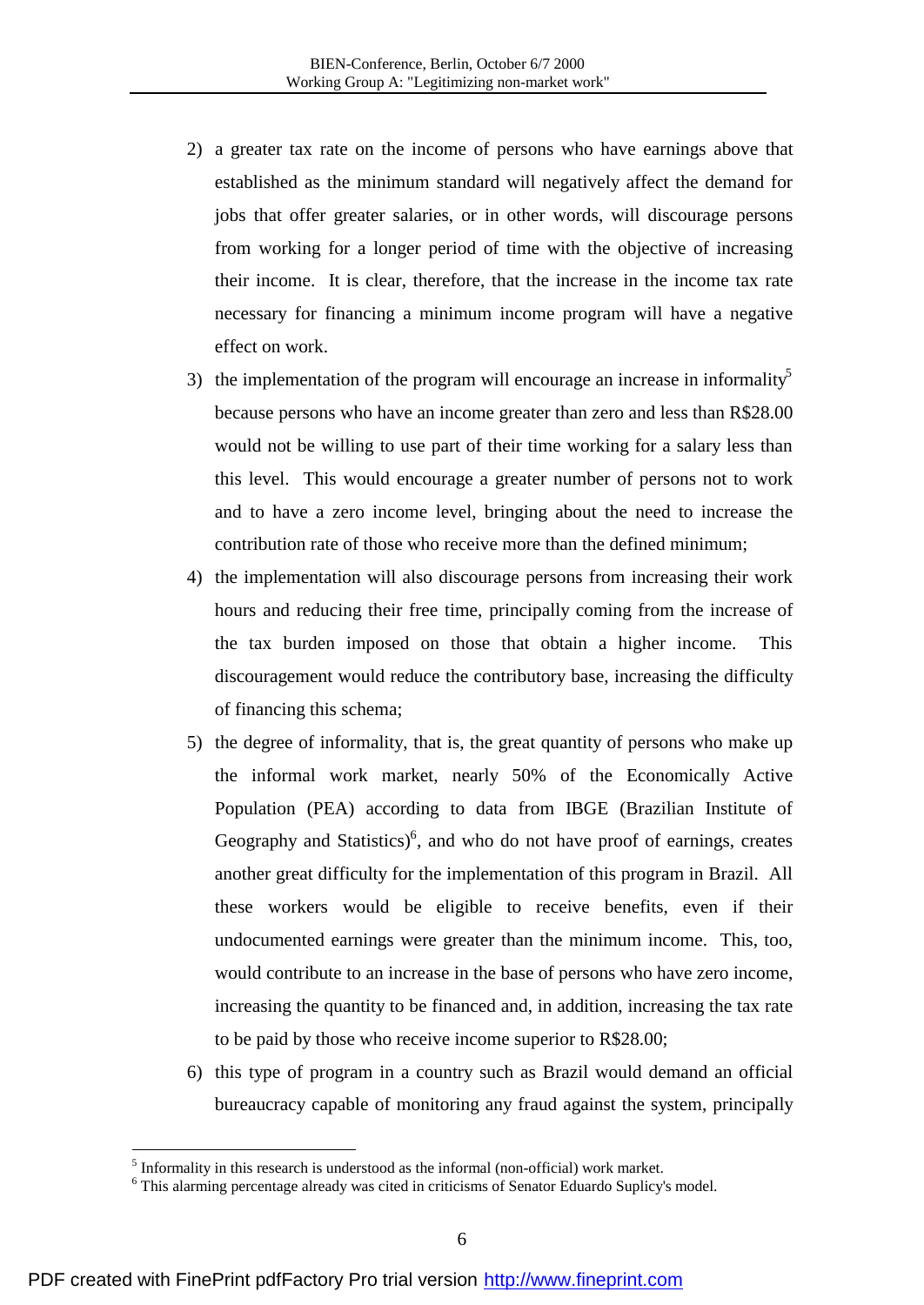because of the informal work market. This bureaucracy would imply an increase in the cost of the program because the bureaucratic office would have to be created and trained for this purpose.

As we saw above, this model could function very well in a country with a small informal work market and with less inequality in income distribution. However, in Brazil, its implantation should be made with a small benefit, around 1/4 of the value of the minimum salary, in order to be viable. For the value of R\$28.00 a month, there will be a need to collect R\$14,602,233,424.00 annually to finance it. For an annual tax receipt of R\$364,245,188,952.00, this represents a rate of 4.0089%, or 1.8748% of the GDP (Gross Domestic Product), making the implantation of this model viable.

### **1.2 Differentiated Personal Tax Allowance**

This second model presented by Meade is a small variation on the first. The difference is that the Personal Tax Allowance is now considered as 50% of established benefits of R\$28.00 and this fact causes a fundamental alteration in government receipts to finance the program, as will be shown in this part.

Assuming that the government does not alter the income tax rate<sup>7</sup>, the total receipts will increase as a result of the increase in the tax base. In this model, people will be taxed when their income reaches R\$14.00.

This new level upon which a tax rate will be levied, established to finance the model, will cause a distortion. Persons that received an income from their work and other sources equal to the minimum income established by the program will have their income adjusted to a level less than that considered by the program, considering their income after receiving benefits and payment of taxes. A solution to this problem would be to increase the base of persons considering their non-adjusted income. They would pay taxes, but the government would give it back; that is, in the area in which the payment of taxes produces an adjusted income less than the minimum income, the government would provide extra benefits to the point that adjusted income would become equal to the minimum income. There would not be any increase or reduction in

 $7$  The rate adopted for income tax has the objective of maintaining the government budget balanced as it was before implementation of the program.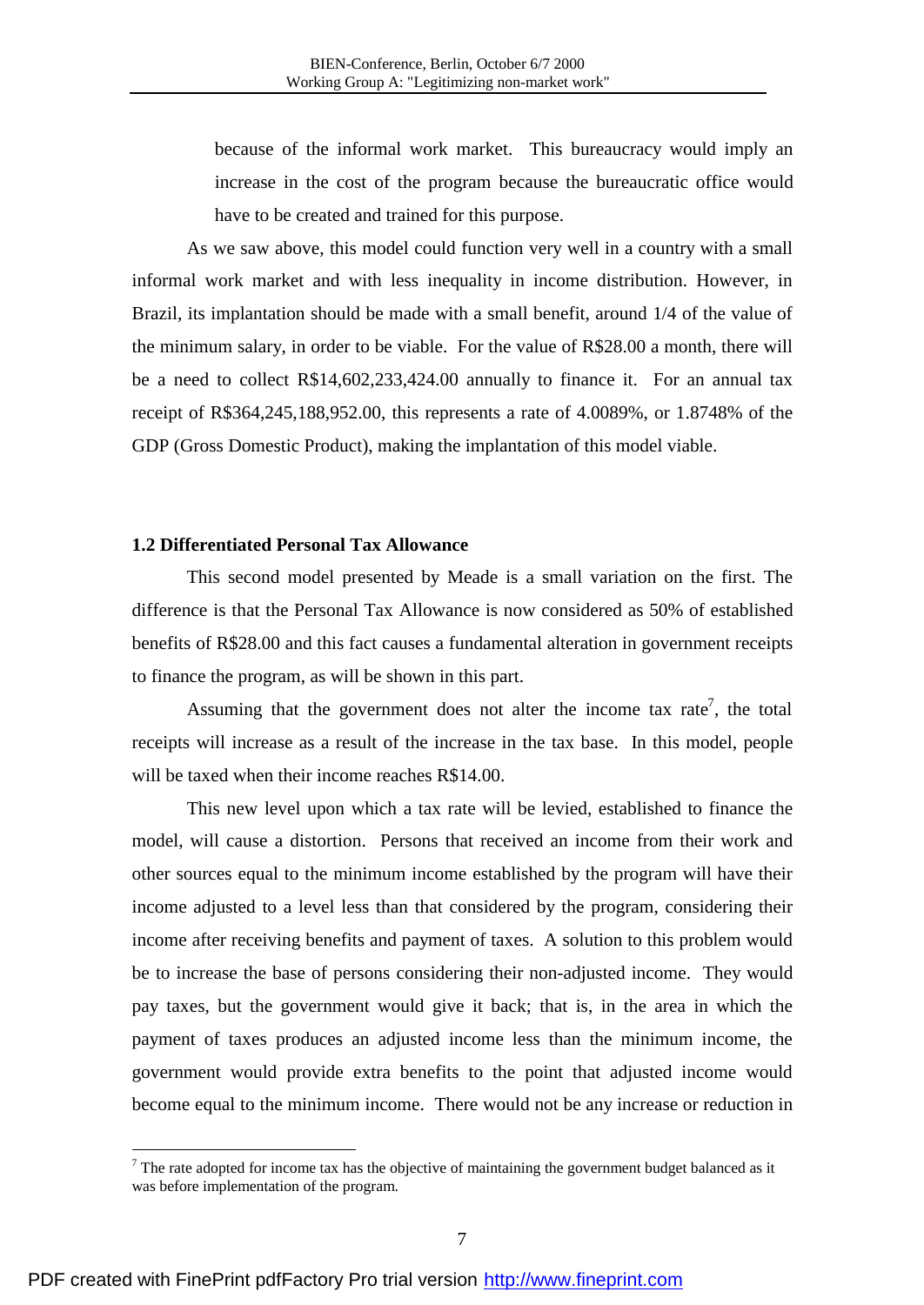collected taxes up to the point in which persons have an adjusted income equal to R\$28.00.

In Graph 2, the model for a Personal Tax Allowance of 50% is represented. Point **B** indicates a person that has income equal to the value established by the minimum income. Upon payment of taxes, his adjusted income will become less than point **A'** which corresponds to the value of the minimum income and no one should have an adjusted income less than this point. A solution would be to extend the segment **AB** up to its intersection with point **Y**. From this point **Y**, a new segment **YC'** parallel to the previous segment **BC**. The segment **YC'** is to the right of **BC**, which indicates an increase in government receipts.

#### **Graph 2**

(Conditional Benefits, Adjusted Income, Non-adjusted Income, Exemption of 50% of SB (Social Benefits))



## **Conditional Benefits**

PDF created with FinePrint pdfFactory Pro trial version <http://www.fineprint.com>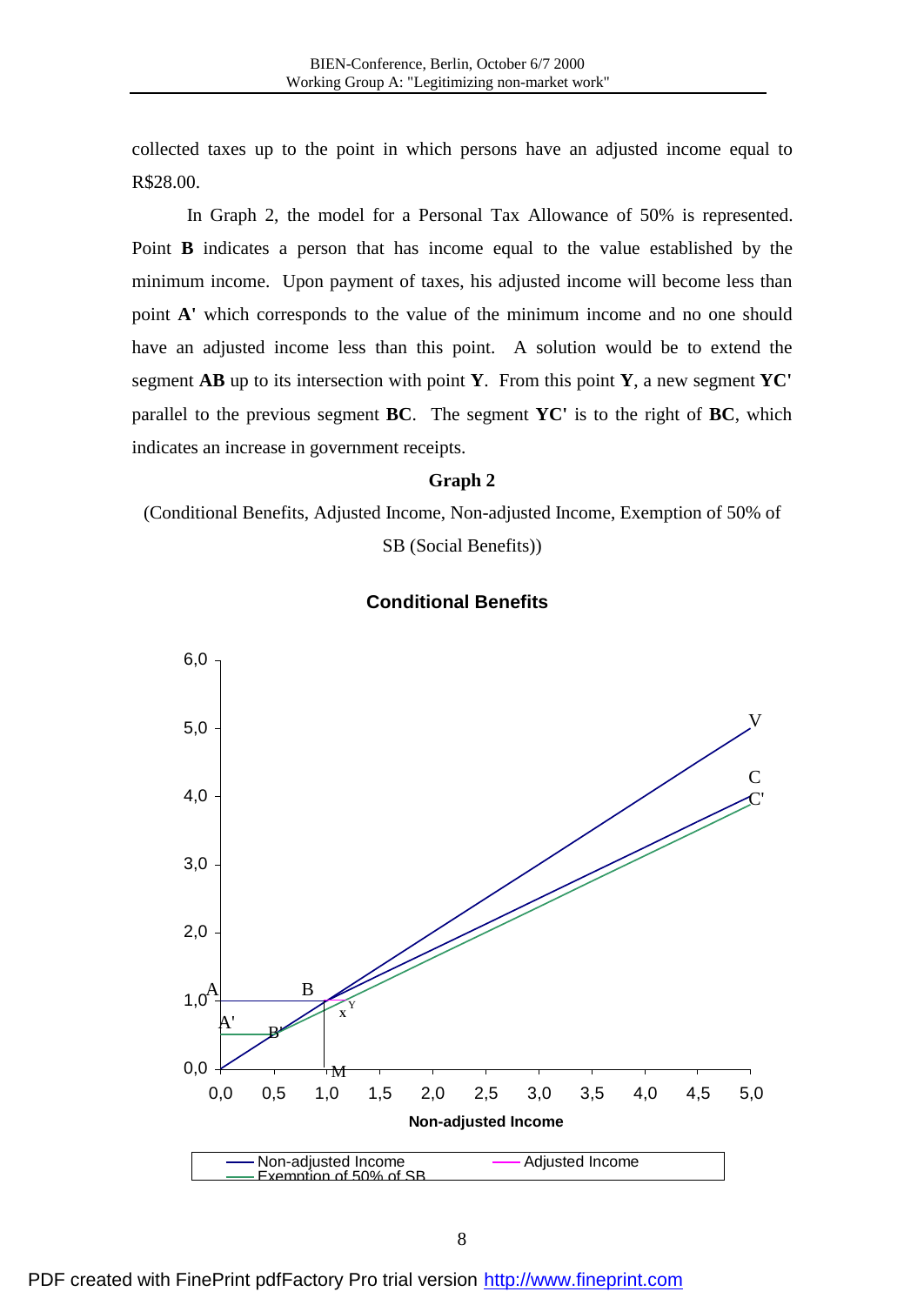Notice from the Graph that there is an increase in the population that is eligible to receive benefits. Nevertheless, this will not represent an increase in government deficits because the base, or the number of persons taxed, is larger, and maintaining the tax rate constant, there will be an increase in government receipts as will be shown in the next chapter. The slope of the segment remains the same because the tax rate was not altered, but rather was relocated parallel to the right as a result of the reduction of adjusted income coming from the reduction in the value of income subject to taxation.

The advantages and disadvantages of this model are presented below:

- 1) this model has a negative effect on the work market because upon offering a minimum income, whether a person is working or not, there will be an incentive to devote a greater amount of time to leisure $8$ . This fact can also be shown by the **substitution effect**, because with the reduction of the Personal Tax Allowance to the equivalent of 50% of benefits, the percentage of effective salary will be reduced from this point on. By the same token, leisure becomes cheaper and work more expensive in the event of the lack of some form of compensation on the part of the government; in this case compensation would be up to the value of the minimum income;
- 2) in this model, as in the previous, there is the necessity of a specialized bureaucracy to avoid fraud that would make the project unviable. There is, however, a complication because the population situated between points **B'** and **Y** will pay taxes and receive supplemental benefits to reach the value of the minimum income. In this operation there isn't an increase in receipts nor increase in spending; it is simply a bureaucratic and annoying process for the government, which is restricted to collecting taxes and giving them back to the taxpayer in the same amount.
- 3) the great possibility of the occurrence of evasion of taxes, again as a result of the high degree of informality of the Brazilian work market, because for these workers there are no documents for proof of income and where there is no proof, their income is ignored or not applied, according to the

<sup>&</sup>lt;sup>8</sup> Time available for work and leisure can be defined as 16 hours per day.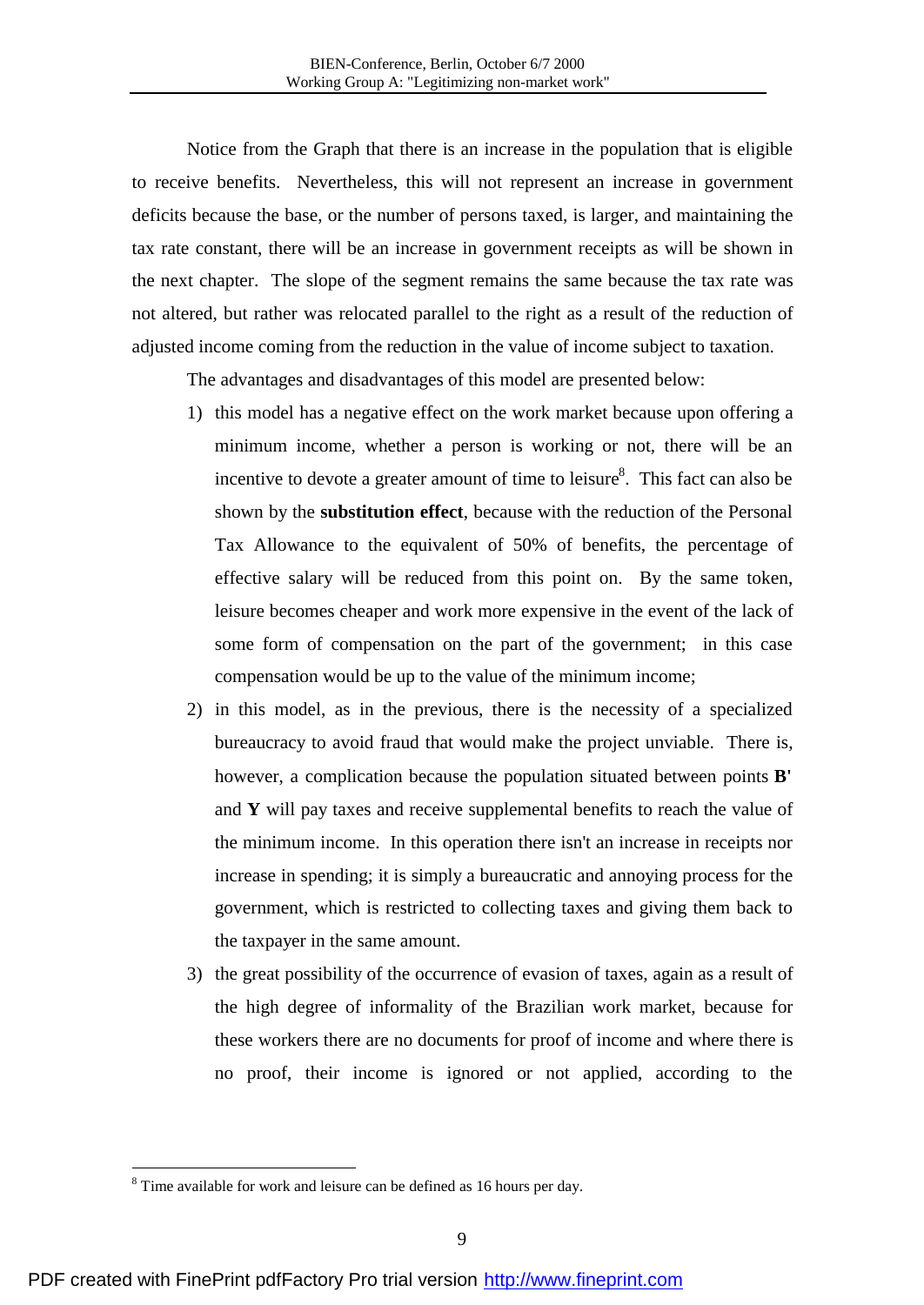methodology of  $P NAD<sup>9</sup>$ . Another possible source of evasion is related to its extensiveness;

- 4) the geographic extension is defined by the borders of the country; therefore, the program should be applied to the entire country. Persons eligible to receive complete benefits should be older than 25 and have a monthly income less than R\$28.00. Children would have the right to receive half of this quantity, around R\$14.00.
- 5) the value stipulated for benefits corresponds to R\$28.00 for the reasons already given and looks toward providing minimum conditions for survival.

As a result of the reduction of the Personal Tax Allowance to R\$14.00, maintaining the minimum income at R\$28.00 and the tax rate at 4.0089%, annual receipts would come to R\$14,978,242,999.74, representing a gross increase in receipts of R\$376,009,575.74. There is, nevertheless, an increase in spending to maintain the minimum income at R\$28.00 for those that receive up to R\$29.00 and that with the tax rate would come to receive an income inferior to R\$28.00. Spending for adjusting the income of persons in the income bracket between R\$15.00 and R\$29.00 will be R\$90,132.37 making the net increase in receipts come to R\$375,919,443.38.

# **1.3 The Mead Model with Payment of Conditional Benefits plus Unconditional Social Dividends without any Alteration in the Income Tax Rate**

Meade's third model presents conditional benefits in the Personal Tax Allowance model but with the unconditional social dividend. This unconditional social dividend is provided to all persons regardless of the income they obtain. Meade furthermore considers no alteration in the income tax rate in relation to the previous schema; however, in comparison to the previous schema, one sees that there will be an increase in spending as a result of the increased number of persons who will receive the social dividend.

The government will guarantee a minimum income of R\$28.00 to the population that does not have any income in the following way: 25% of the minimum income in a

<sup>&</sup>lt;sup>9</sup> PNAD is Pesquisa Nacional por Amostras Domiciliares - National Survey of Sample Households - made by the IBGE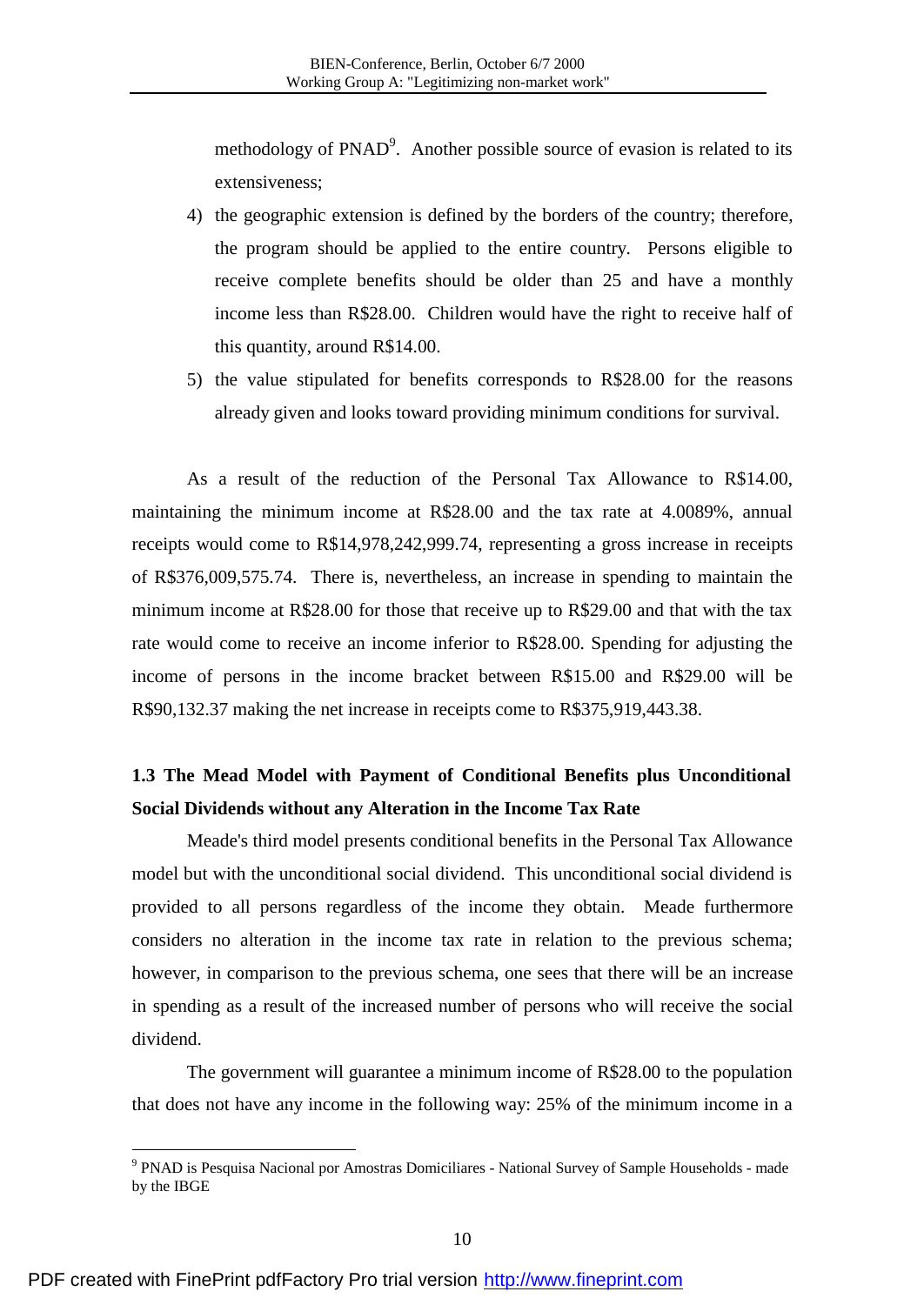Personal Tax Allowance and 75% in unconditional social dividends. As such the government will provide R\$7.00 in a Personal Tax Allowance plus ¾ of R\$28.00, which corresponds to R\$21.00. This fact implies an implicit taxation<sup>10</sup> of  $\frac{1}{4}$  above the value of the unconditional social dividend.

The action of this theoretical model on the population has the following characteristics:

1) For the work market, one should observe the differentiated activity in the extremes; on the one hand are the persons who have low incomes and on the other hand, the persons who have the greatest incomes.

The first extreme to be analyzed is that of zero income, that is, that to the left of point **M** referring to the value of the minimum income on Graph 5. For these persons, even for those that have zero income, there will be an incentive to look for work because they will be able to increase their effective income as they will continue to receive ¾ of the total benefit. This is reflected in the fact that the **substitution effect**, the reduction of work hours for leisure time, is low and could even be negative and increase the labor supply. For the persons that are situated to the right of point **M** on Graph 3, adjusted income is superior to non-adjusted income until the point in which it is four times greater than the value of the benefit. This is because from point **M** on there is an income tax charge of 25% on non-adjusted income that exceeds this limit. This new charge will cause labor to reduce work hours and increase leisure time. For persons to the right of this point of equilibrium, discouragement to work is greater as their non-adjusted income is greater than their adjusted income, which will cause a fall in net earnings from work and a reduction in the relative price of leisure. This will cause persons to reduce time devoted to work and increase leisure time. These are the people that will contribute to financing the schema. With a reduction in income of these people, alternatives for continuing with a balanced government budget would be a reduction in the value of the social dividend or an increase in the tax rate.

 $10$  An implicit taxation of 25% on the value of benefits is considered for persons that have income above zero because they receive the complete benefit of R\$28.00 while others receive ¾ of this value due to a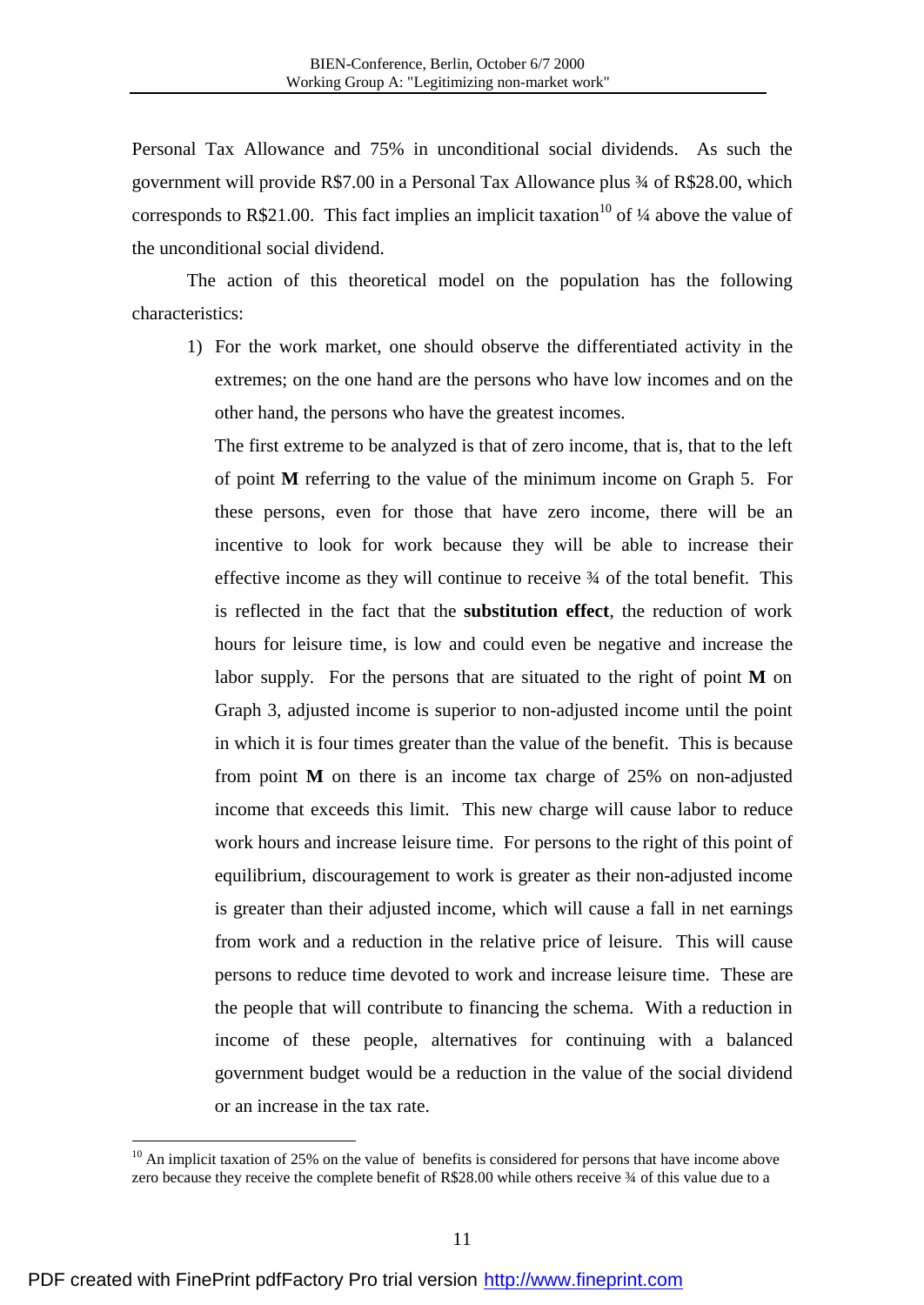In order that the **income effect** be maintained at the same level of utility, persons that receive the benefit will reduce time devoted to work; therefore, they will offer a smaller quantity of this production factor.

As was noted, there is an incentive for persons situated to the left of point M to increase their number of work hours because they receive as a stimulus that which corresponds to  $\frac{3}{4}$  of the value of the benefit. This fact will contribute to persons devoting a greater number of hours to work and as such increasing their level of utility.

Through that which was shown, it can be concluded that persons who have income less than the benefits given will devote a greater part of their time to work, which will reduce the number of persons that would continue with zero income. On the other hand, those who have non-adjusted income greater than the value of the benefits given would have the incentive to reduce the number of hours devoted to work and increase the number of hours devoted to leisure. This would cause a reduction in the number of persons capable of contributing to the financing of benefits.

In the case of Brazil, according to estimates from  $IBGE<sup>11</sup>$ , around 48 to 49% of the working population does not have proof of income because they are employed without an official work card or they work independently. These workers would be open to receiving benefits since they could declare an income less than what they really have with the objective of receiving these benefits. This could create lack of faith of the population in relation to the

<u>.</u>

tax charge of 25% on the total value of the benefit.

 $11$  According to estimates from the Pesquisa Mensal de Emprego (Monthly Job Research), in the metropolitan regions, approximately 48% of the working population do not have a work card or work independently. For this population there is no proof of income, which could make them elegible for benefits.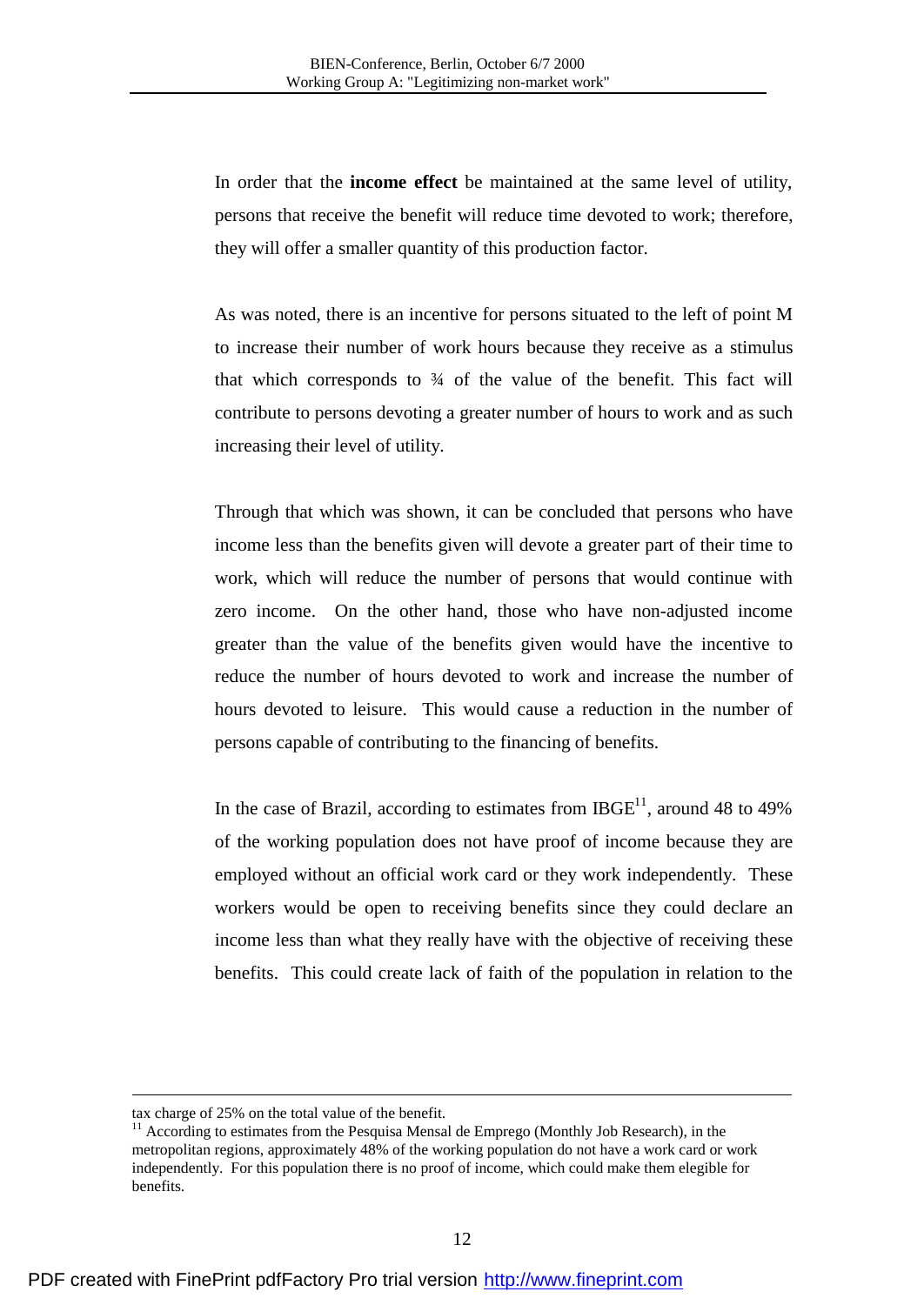benefits schema and create general informalization<sup>12</sup> of the economy, which would lead to its bankruptcy.

Income tax, in spite of being a declared tax, can be an alternative utilized to reduce the possibility of evasion, since persons have to justify variation in their assets. This does not eliminate the need for a well-trained bureaucratic body to reduce the existence of evasion.

- 2) In the case of Brazil, as a result of the great number of person that do not have proof of income, there is the need to implant a specialized bureaucracy with the objective of avoiding or reducing the possibility of fraud against the benefits schema.
- 3) The great number of persons who do not have proof of income contributes to increase the existence of evasion since these persons could receive an income greater than the value of benefits, to the right of point **M**, and even so would not contribute to tax payments because of the impossibility of proving their income.
- 4) The geographic extension of the program would be the entire nation and the persons that would be eligible to receive would be those above 25 years of age, regardless of their marital status, and whose monthly income is less than the value of two minimum salaries. Children would also have a right to benefits; however, they would receive only half value.
- 5) The value of benefits for persons who have income equal to zero would be a quarter of minimum salaries - in September 1996, the equivalent of R\$112.00. Persons whose income is greater than zero and less than the value of benefits would receive supplemental income up to the value of the benefit. For persons who have income greater than the value of benefits, a 25% income tax on this value would be charged but they would receive what corresponds to ¾ of its value.

## **Equation 1**

 $12$  The concept of informality here is different from that adopted by IBGE because here informality is considered to be the lack of ability to prove a person's income.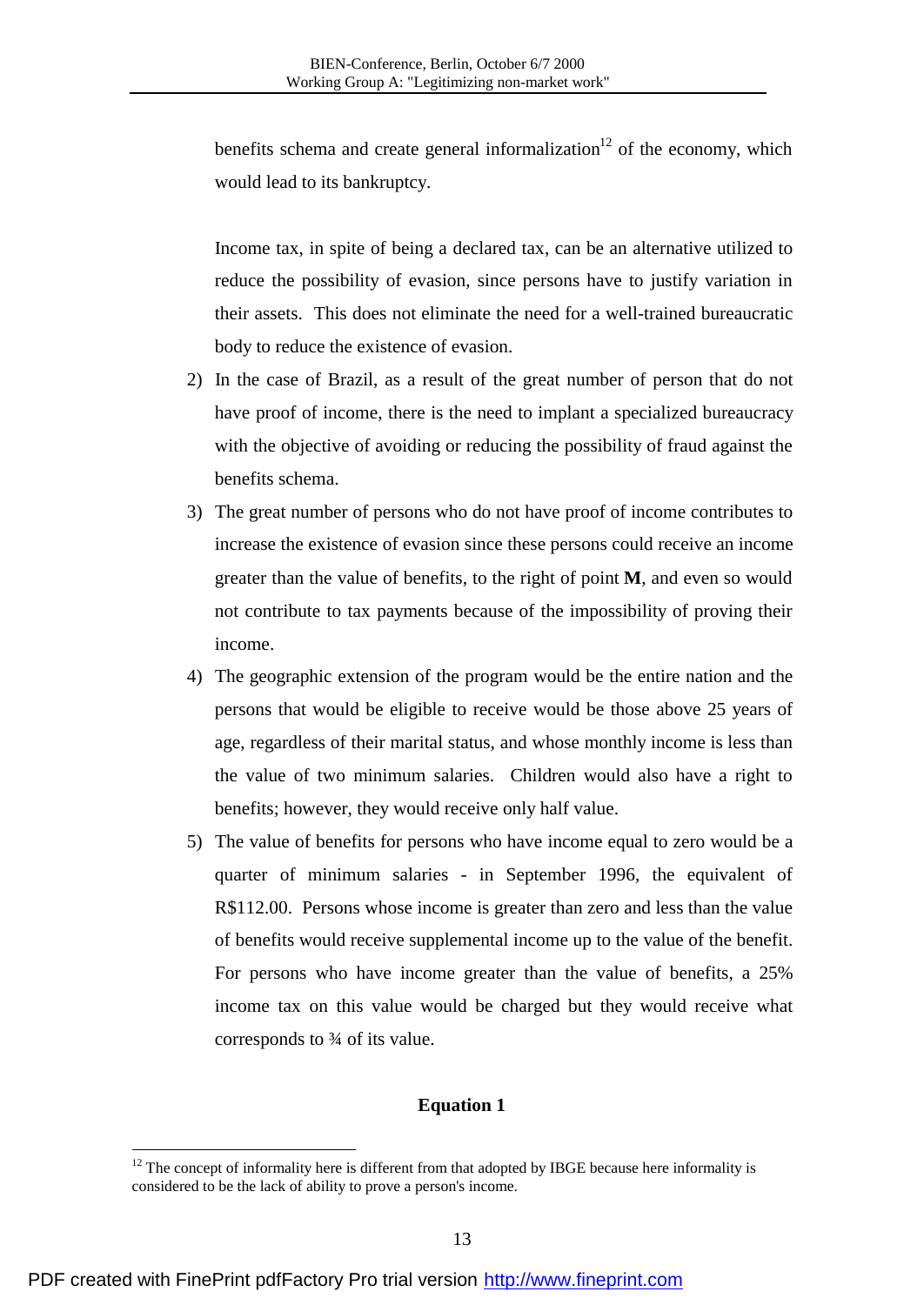## $AI = (MI - NAI) * t + (1 - t) * MI$

The government will guarantee a minimum income of R\$28.00 to the population that does not have any form of income in the following way: 50% of the minimum income in a Personal Tax Allowance and 50% in an unconditional social dividend. So, it will provide R\$14.00 in a Personal Tax Allowance plus ½ of R\$28.00, which corresponds to R\$14.00. This fact implies an implicit taxation<sup>13</sup> of  $\frac{1}{2}$  on the value of the unconditional social dividend.

This equation allows one to work with multiple values of the minimum income whatever it may be and in whatever period of time because the index is a fractional unit of the minimum salary and not a monetary value which might not keep up with inflation over time. This equation extends to other variables and can be verified in Table 3, assuming that the income tax rate is 25%.

#### **Table 1**

#### Calculation of **MI**, **NAI**, and **AI** indices for  $t = 0.25$  or  $25\%$

**Monetary Values/Minimum Income/Index(MI)/Index(AI)/Index(NAI)/Rate(t)** 

 $13$  An implicit taxation of 25% on the value of benefits is considered for persons that have income above zero because they receive the complete benefit of R\$224.00 while others receive ¾ of this value due to a tax charge of 25% on the total value of the benefit.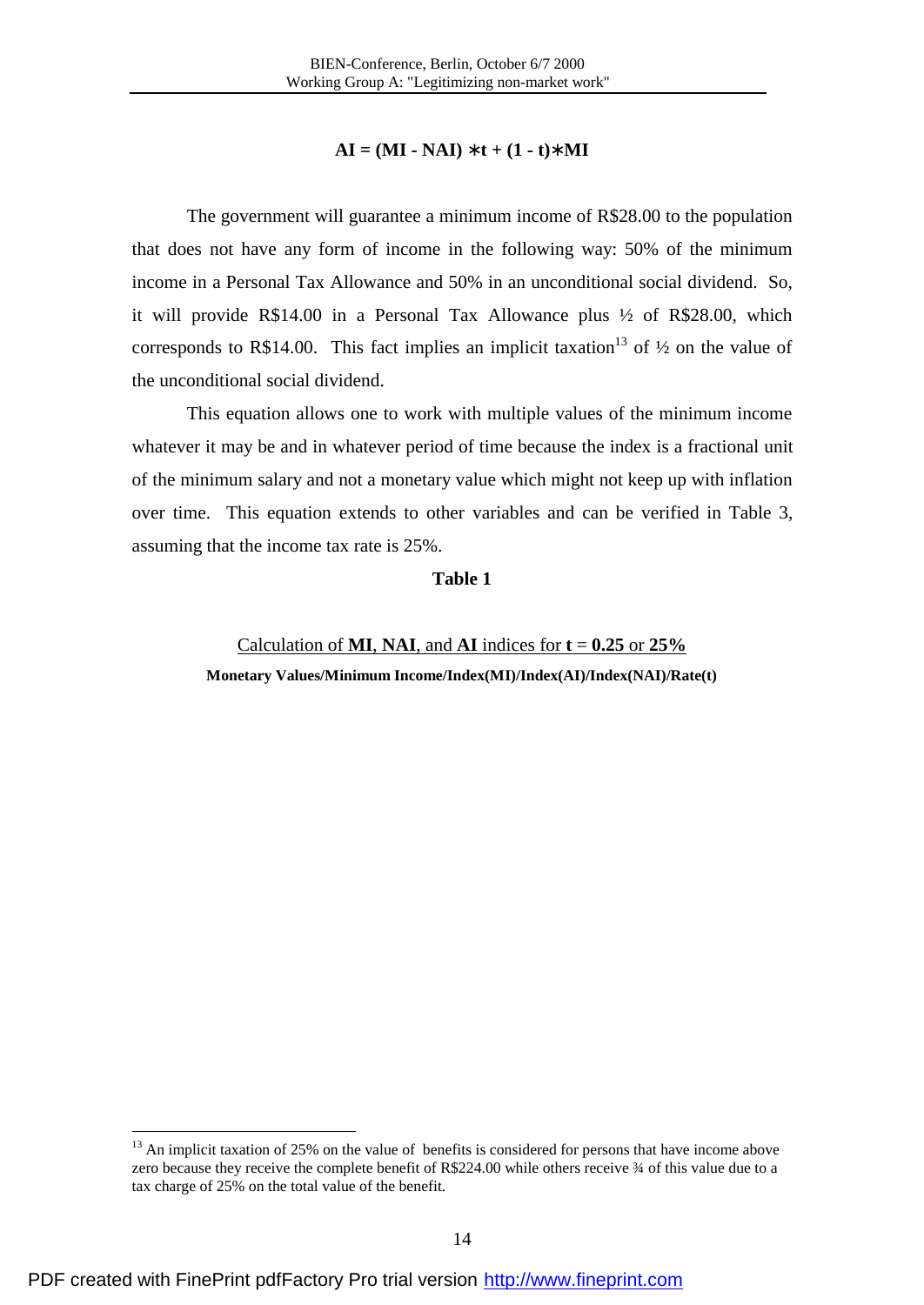| <b>Monetary Values</b> | <b>Minimum Income</b> | Index (MI) | Index (AI) | Index (NAI) | Rate (t) |
|------------------------|-----------------------|------------|------------|-------------|----------|
| R\$0,00                | R\$28,00              | 1,000      | 1,000      | 0,000       | 25%      |
| R\$2,00                | R\$28,00              | 1,000      | 1,054      | 0,071       | 25%      |
| R\$4,00                | R\$28,00              | 1,000      | 1,107      | 0,143       | 25%      |
| R\$6,00                | R\$28,00              | 1,000      | 1,161      | 0,214       | 25%      |
| R\$8,00                | R\$28,00              | 1,000      | 1,214      | 0,286       | 25%      |
| R\$10,00               | R\$28,00              | 1,000      | 1,268      | 0,357       | 25%      |
| R\$12,00               | R\$28,00              | 1,000      | 1,321      | 0,429       | 25%      |
| R\$14,00               | R\$28,00              | 1,000      | 1,375      | 0,500       | 25%      |
| R\$16,00               | R\$28,00              | 1,000      | 1,429      | 0,571       | 25%      |
| R\$18,00               | R\$28,00              | 1,000      | 1,482      | 0,643       | 25%      |
| R\$20,00               | R\$28,00              | 1,000      | 1,536      | 0,714       | 25%      |
| R\$22,00               | R\$28,00              | 1,000      | 1,589      | 0,786       | 25%      |
| R\$24,00               | R\$28,00              | 1,000      | 1,643      | 0,857       | 25%      |
| R\$26,00               | R\$28,00              | 1,000      | 1,696      | 0,929       | 25%      |
| R\$28,00               | R\$28,00              | 1,000      | 1,750      | 1,000       | 25%      |
| R\$30,00               | R\$28,00              | 1,000      | 1,804      | 1,071       | 25%      |
| R\$32,00               | R\$28,00              | 1,000      | 1,857      | 1,143       | 25%      |
| R\$34,00               | R\$28,00              | 1,000      | 1,911      | 1,214       | 25%      |

The result of this model when the tax rate is not changed is an annual deficit of R\$14,086,662,576.00. Nevertheless, to finance this model, the tax rate will be 7.5830%, for a taxed income of R\$378,331,851,582.00.

## **Graph 3**

## **Unconditional Dividend with 25% Income Tax**

(Adjusted Income, Non-adjusted Income, 25% Tax, Income with benefits without taxes)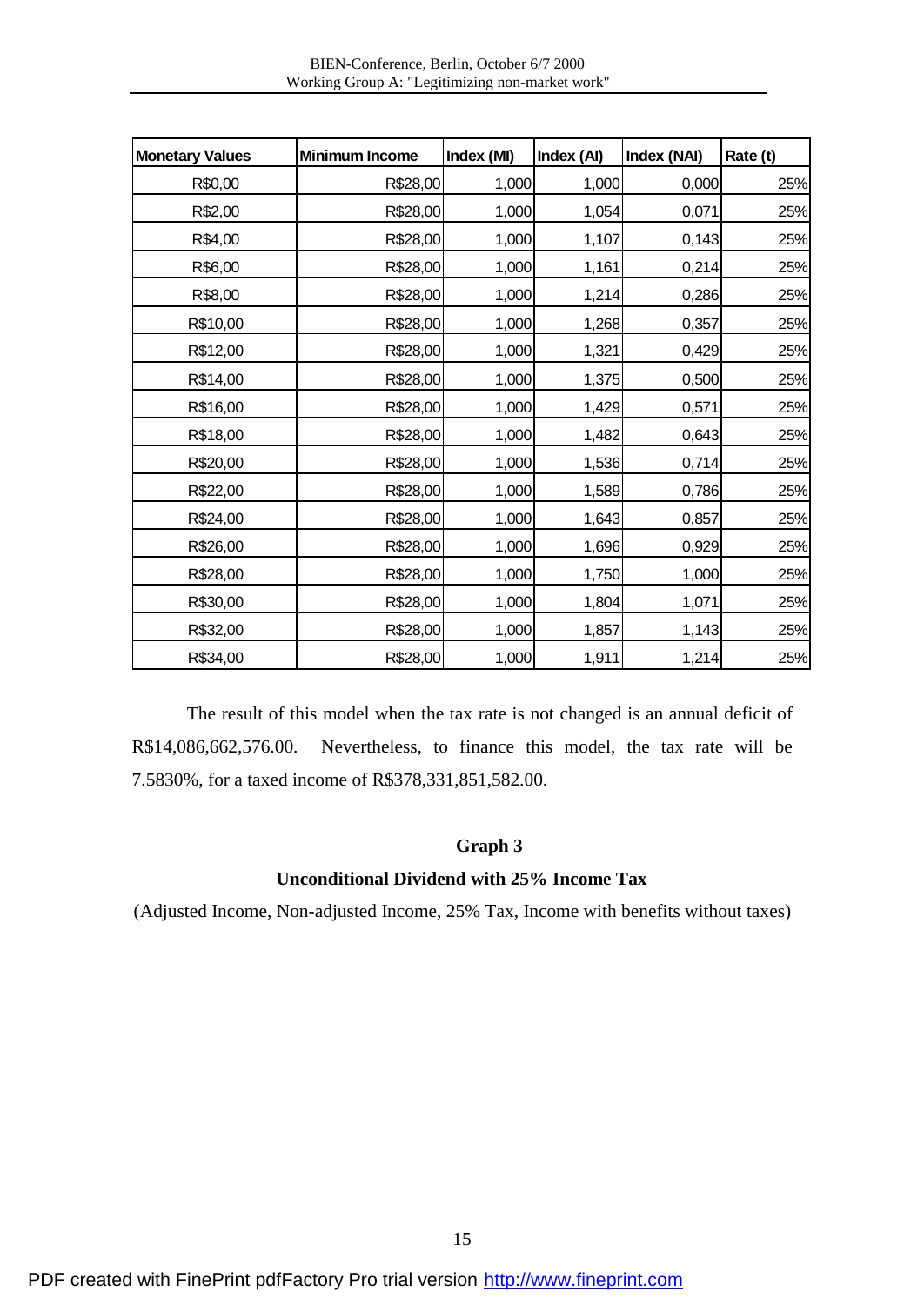

**Unconditional Dividend with 25% Income Tax**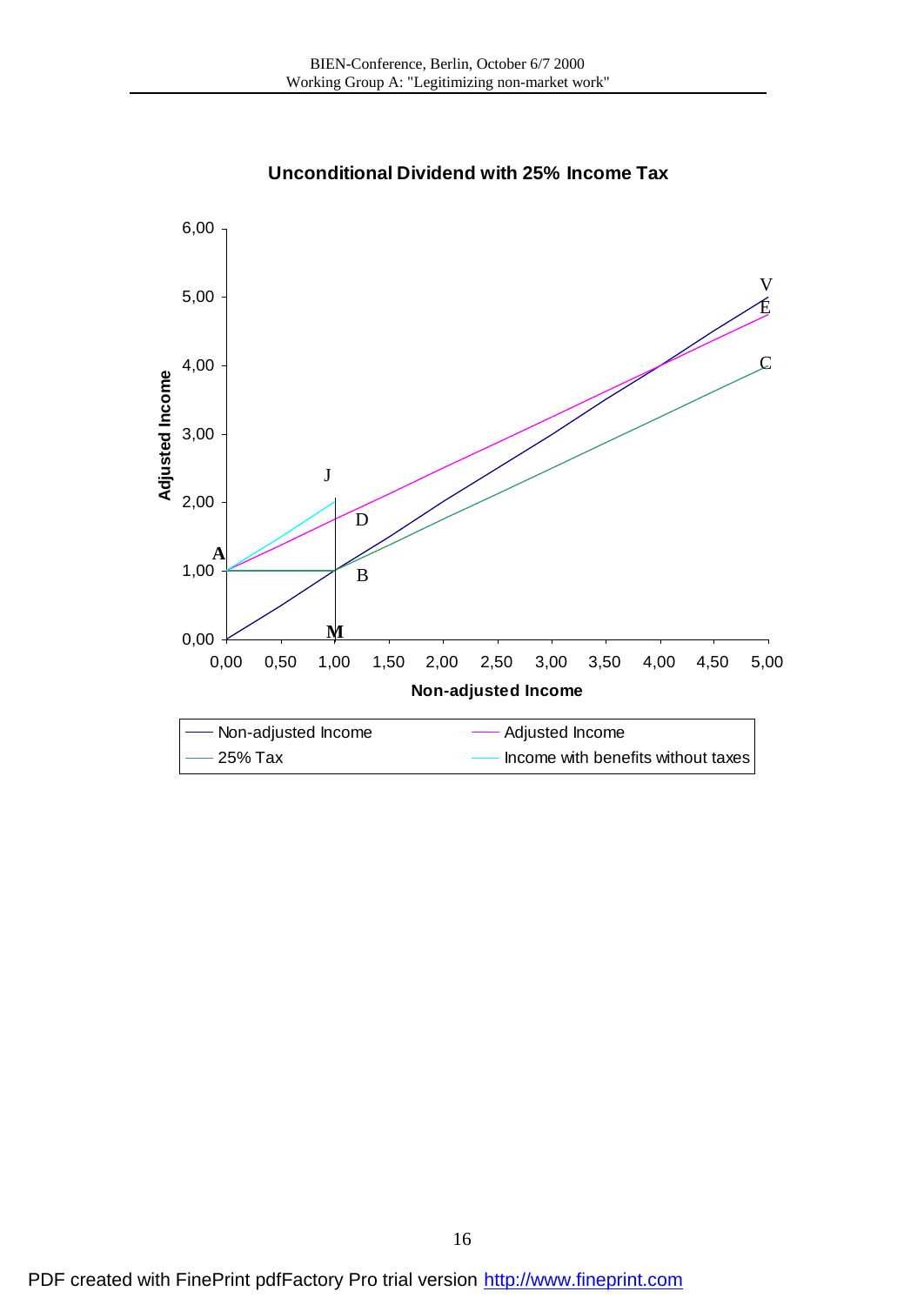# **1.4 Meade Model with Conditional Payment of Benefits plus Unconditional Social Dividends with Change in the Tax Rate on the Value of Benefits**

This schema of minimum income from Meade which deals with an unconditional social dividend is different from the previous model due to an increase in the income tax rate. Therefore, an increase in government receipts is seen as a result of the increase in the tax rate that would be used to modify the budget.

Equation 2, which shows the effects of adjusted income (represented by the red line on the graph), is the same as equation 1. The only variable undergoing change is the **t**, which changes from 0.25 to 0.5.

# **Equation 2**   $AI = (MI - NAI) * t + (1 - t) * MI$

AI is the adjusted income (net income), MI is the value of the minimum income determined by the model, NAI corresponds to non-adjusted income and t is the tax rate. These values are represented by indices; that is, determining the value of the minimum income (MI), for example R\$28.00, means that the unit of minimum income corresponds to R\$28.00, just as R\$14.00 corresponds to half a unit of the minimum income. This equation also extends to other variables and can be verified in Table 2, assuming that the income tax rate is 50%.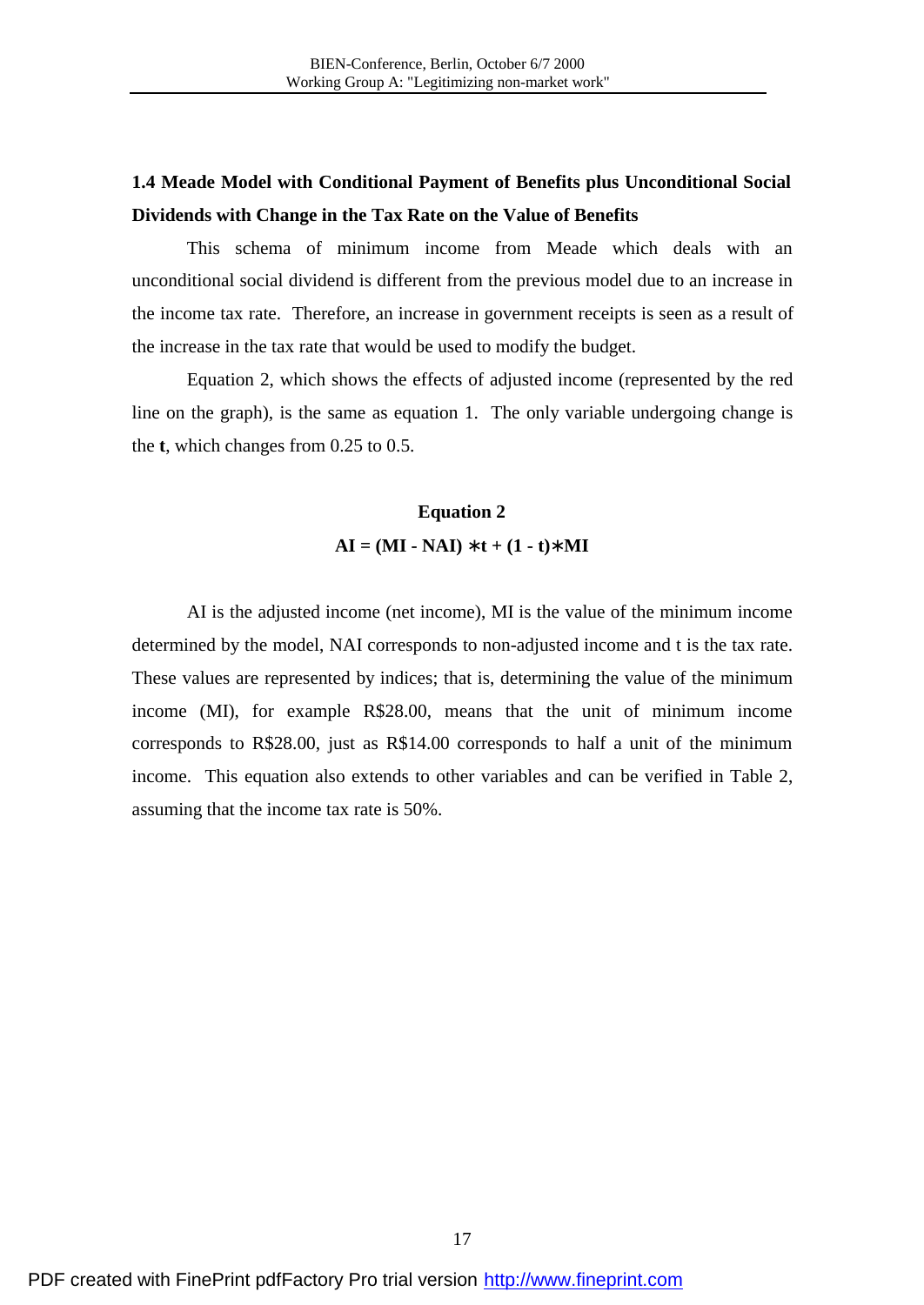## **Table 2**

#### Calculation of **MI**, **NAI**, and **AI** indices for **t** = **0.50** or **50%**

**Monetary Values/Minimum Income/Index(MI)/Index(AI)/Index(NAI)/Rate(t)** 

| <b>Monetary Values</b> | <b>Minimum Income</b> | Index (MI) | Index(AI) | Index(NAI) | Rate(t) |
|------------------------|-----------------------|------------|-----------|------------|---------|
| R\$0,00                | R\$28,00              | 1,000      | 1,000     | 0,000      | 50%     |
| R\$2,00                | R\$28,00              | 1,000      | 1,036     | 0,071      | 50%     |
| R\$4,00                | R\$28,00              | 1,000      | 1,071     | 0,143      | 50%     |
| R\$6,00                | R\$28,00              | 1,000      | 1,107     | 0,214      | 50%     |
| R\$8,00                | R\$28,00              | 1,000      | 1,143     | 0,286      | 50%     |
| R\$10,00               | R\$28,00              | 1,000      | 1,179     | 0,357      | 50%     |
| R\$12,00               | R\$28,00              | 1,000      | 1,214     | 0,429      | 50%     |
| R\$14,00               | R\$28,00              | 1,000      | 1,250     | 0,500      | 50%     |
| R\$16,00               | R\$28,00              | 1,000      | 1,286     | 0,571      | 50%     |
| R\$18,00               | R\$28,00              | 1,000      | 1,321     | 0,643      | 50%     |
| R\$20,00               | R\$28,00              | 1,000      | 1,357     | 0,714      | 50%     |
| R\$22,00               | R\$28,00              | 1,000      | 1,393     | 0,786      | 50%     |
| R\$24,00               | R\$28,00              | 1,000      | 1,429     | 0,857      | 50%     |
| R\$26,00               | R\$28,00              | 1,000      | 1,464     | 0,929      | 50%     |
| R\$28,00               | R\$28,00              | 1,000      | 1,500     | 1,000      | 50%     |
| R\$30,00               | R\$28,00              | 1,000      | 1,536     | 1,071      | 50%     |
| R\$32,00               | R\$28,00              | 1,000      | 1,571     | 1,143      | 50%     |
| R\$34,00               | R\$28,00              | 1,000      | 1,607     | 1,214      | 50%     |
| R\$36,00               | R\$28,00              | 1,000      | 1,643     | 1,286      | 50%     |

For this model, the income tax rate is 50% on the minimum income and on nonadjusted income, except for persons that are situated at the beginning and as such have income equal to zero. These persons receive the complete value of the minimum income.

The conclusion for this model, considering that the income tax rate was not changed, is an annual deficit of R\$9,376,154,508.00, while this model will be financed with a tax rate of 6.4178% for a taxed income of R\$373,624,809,948.00; therefore, less than the previous model.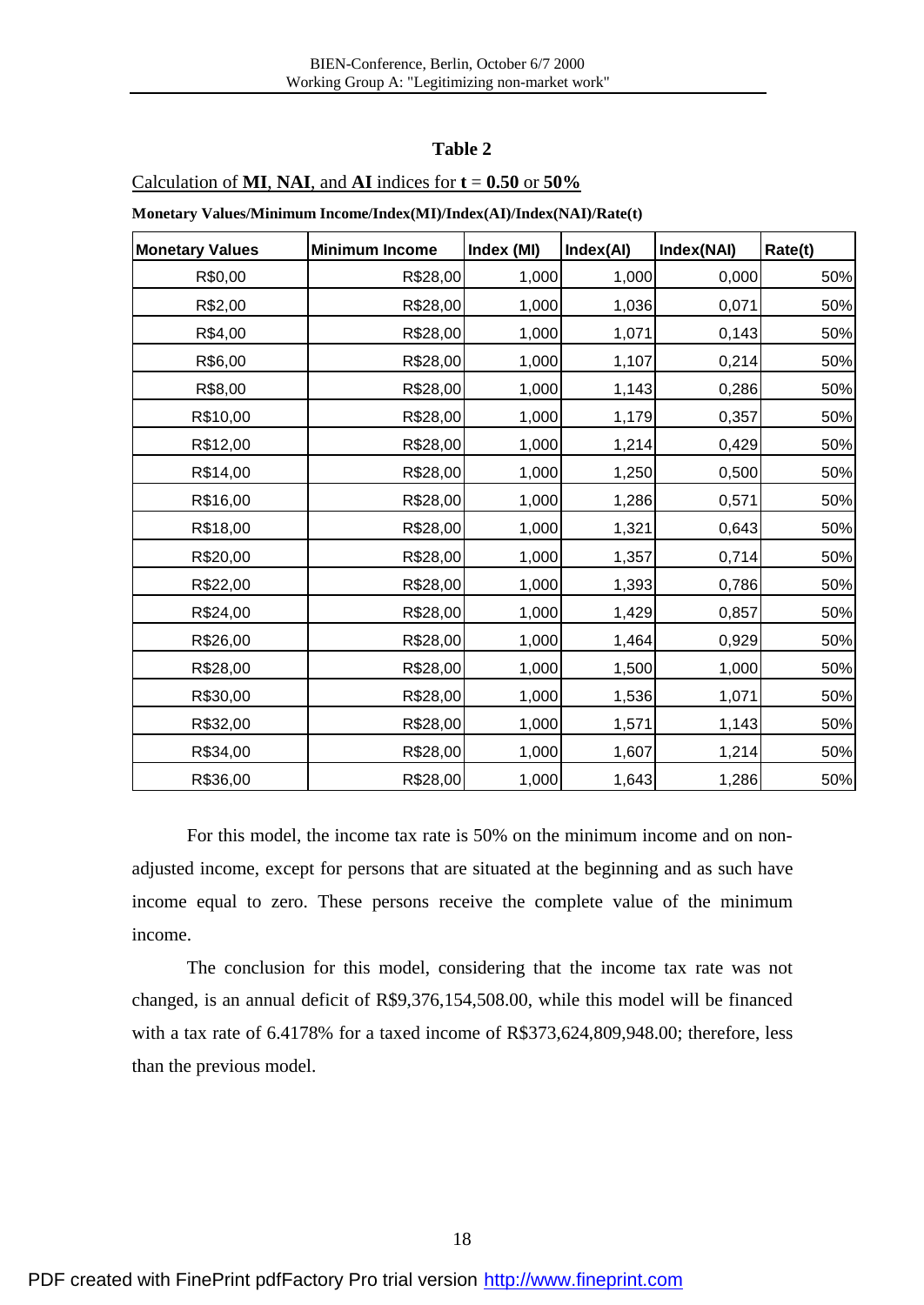# **Graph 4**

## **Unconditional Dividend with 50% Income Tax**

(Adjusted Income, Non-adjusted Income, 50% Tax applied beyond the value of the Minimum Income, Income with benefits without taxes up to the limit of the Minimum Income)



## **Unconditional Dividend with 50% Income Tax**

## **1.5 Evaluation of Meade's Theoretical Models**

Meade's models establish a value for minimum income and estimate a tax rate necessary to support this monetary benefit. Nevertheless, it's worth emphasizing that for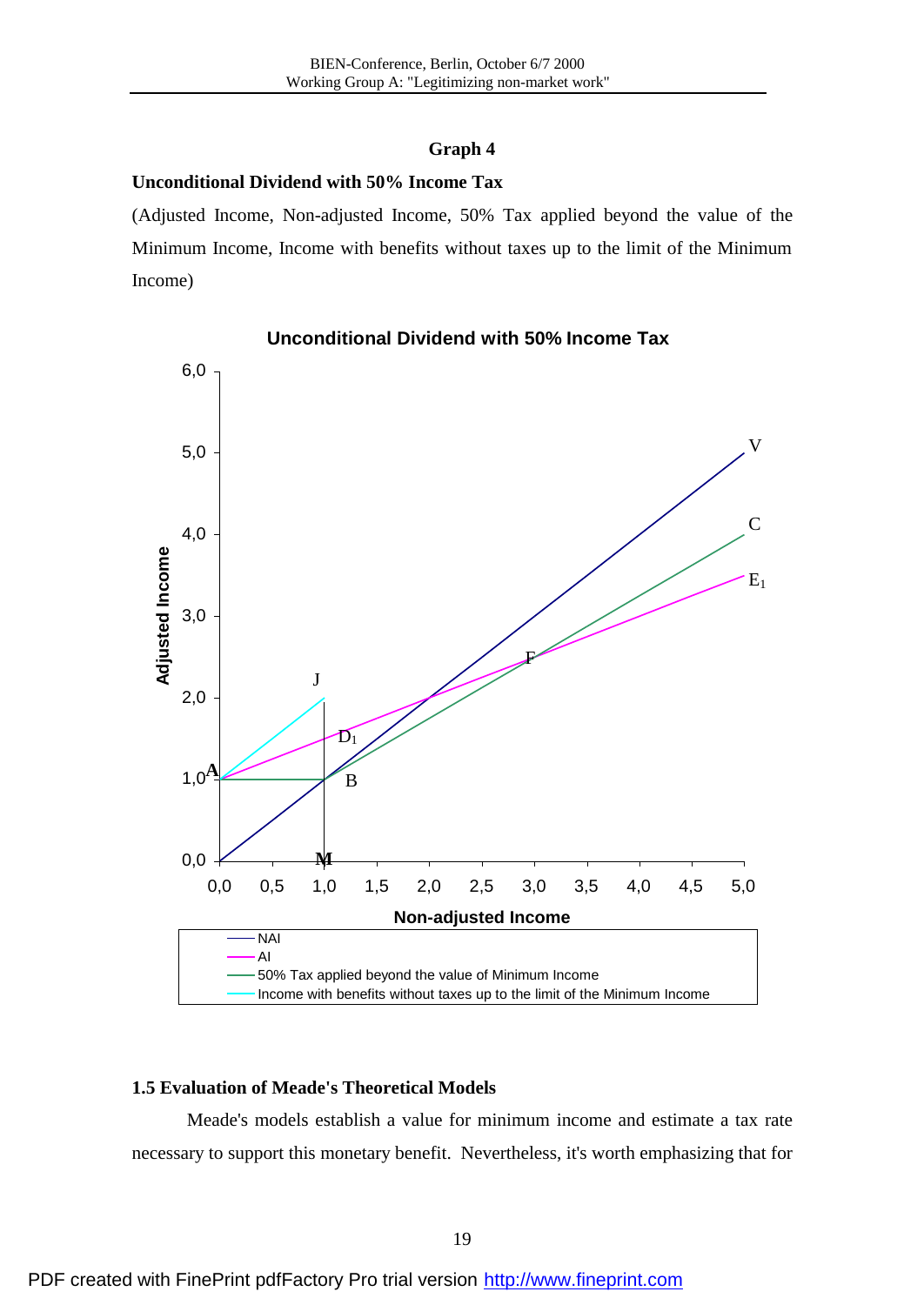Meade the government budget must remain balanced and this means that an increase in the value of benefits or an increase in the base of beneficiaries will cause an increase in the income tax rate with all of its consequences on the work market.

Also for Meade, analyses of the two models will be made. The first to be analyzed will be the Personal Tax Allowance and its variation. The second will be the model that represents a mix between the Personal Tax Allowance and the Unconditional Social Dividend. Both models utilize a 100% rate for supplementation of the difference between the minimum income and the non-adjusted income<sup>14</sup>. This implies that if an individual has non-adjusted income equal to zero, he will have a supplement of R\$28.00.

For the first model to be evaluated, the equations are as follows:

 $AI = MI$  for  $MI \geq NAI$  as  $t = 0$  and,  $(1)$  $AI = MI + NAI \times (1 - t)$  for  $MI < NAI$  as  $0 < t < 1$  (2)

The first equation determines the demand for monetary benefit of the minimum income and also allows calculation of its total. To discover the number of beneficiaries simply add up all persons, including children from 0 to 14 years of age. The total number of beneficiaries is found observing the following sequence:

- $1<sup>st</sup>$ st establish the value of supplemental income up to the value of the minimum income. For children, this value is constant and equals R\$14.00;
- $2<sup>nd</sup>$ multiply this value by the number of persons that have the right to this supplement. In this way, one finds the volume of resources necessary for each income level;
- $3<sup>rd</sup>$ sum up these values until the value of the non-adjusted income coincides with the value of the minimum income. One then obtains the total demand for the benefit and the volume of resources to be financed.

The volume of resources necessary for financing this model is obtained in the same way as the model of Senator Eduardo Suplicy; that is, it is calculated between the differential of non-adjusted income and the minimum income. These resources are obtained observing the following steps: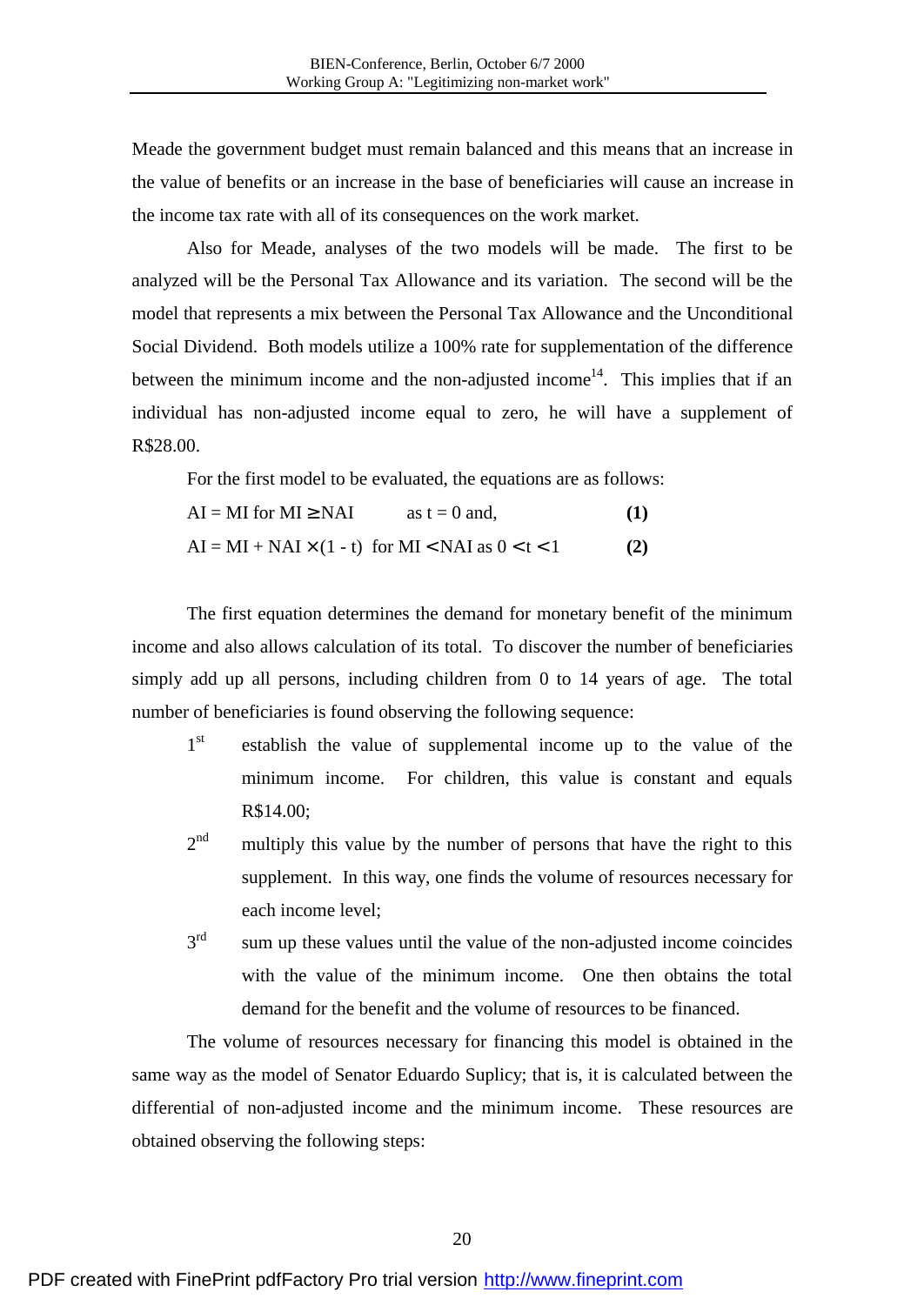- $1<sup>st</sup>$ calculate the difference between non-adjusted income and the minimum income;
- $2^{nd}$ multiply this value by the number of persons. The volume of resources for each income level will be determined;
- 3rd total all these resources and obtain the offer of taxable income.

The values estimated for this model, both for the demand for benefits, including children, as well as for the offer of taxable resources were, respectively, R\$14.602.223.424,00 and R\$364.245.188.952,00 annually. It is worth emphasizing that the annual demand would represent 1,8748% of the GDP (Gross Domestic Product) and approximately 4,0089% of taxable resources.

The alteration proposed by Meade in order to increase government receipts would be to reduce the Personal Tax Allowance to 50% of the value of the minimum income. In this way, persons who have adjusted income above R\$14.00 would begin paying taxes, but, in compensation they would receive subsidies from the government to supplement the minimum income of R\$28.00.

According to this new model, the volume of resources necessary to finance it, including children, would be R\$14.602.223.424,00 annually. From the perspective of the offer of resources, the objective of which would be to increase receipts, this increase in the number of individuals, maintaining a fixed rate of taxation, would cause an increase in government receipts by R\$14.978.242.999,74.

The second model presented by Meade utilizes both the instrument of the Personal Tax Allowance as well as the Unconditional Social Dividend, the mathematical equation that represents this model being:

 $AI = (MI - NAI) \times t + (1 - t) \times MI$ 

<u>.</u>

According to this equation, while  $MI > NAI$ , the t means subsidy and for  $MI <$ NAI, the t is the positive income tax rate.

Establishing the value of  $MI = R$28.00$ , it becomes necessary to find a tax rate that permits financing of this sum. According to data provided by the PNAD/1996 and this equation, the rate necessary for financing this program is approximately 7,5830%. This model with a minimum income of R\$28.00 and a rate of 7,5830% generates an annual demand for resources of R\$28.688.886.000,00 and an offer of

<sup>&</sup>lt;sup>14</sup> For Senator Eduardo Suplicy's project, non-adjusted income is equivalent to gross income.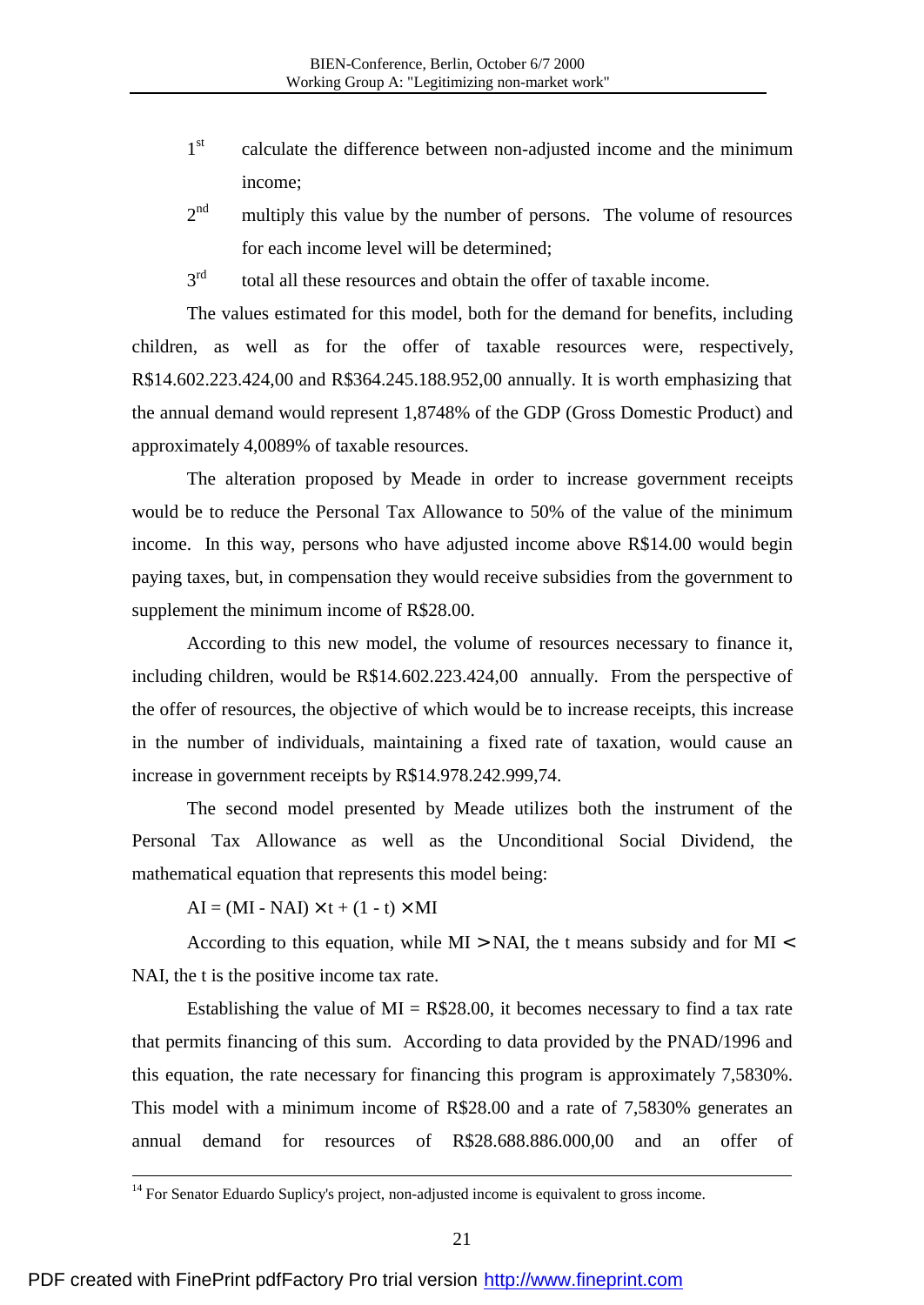R\$378.331.851.528,00. These values of annual demand for resources correspond to approximately 3,683% of the GDP of 1996.

The difference in the third model analyzed from the second is that the Social Dividend corresponds to 50% and the Personal Tax Allowance corresponds to 50%.. The rate necessary for financing this program is approximately 6,4178%. This model with a minimum income of R\$28.00 and a rate of 6,4178% generates an annual demand for resources of R\$23.978.377.932,00 and an offer of R\$373.624.809.948,00. These values of annual demand for resources correspond to approximately 3,079% of the GDP of 1996.

It can be concluded that owing to the low rates for financing the models for the established minimum income value of R\$28.00, it is possible for any to be implanted in Brazil.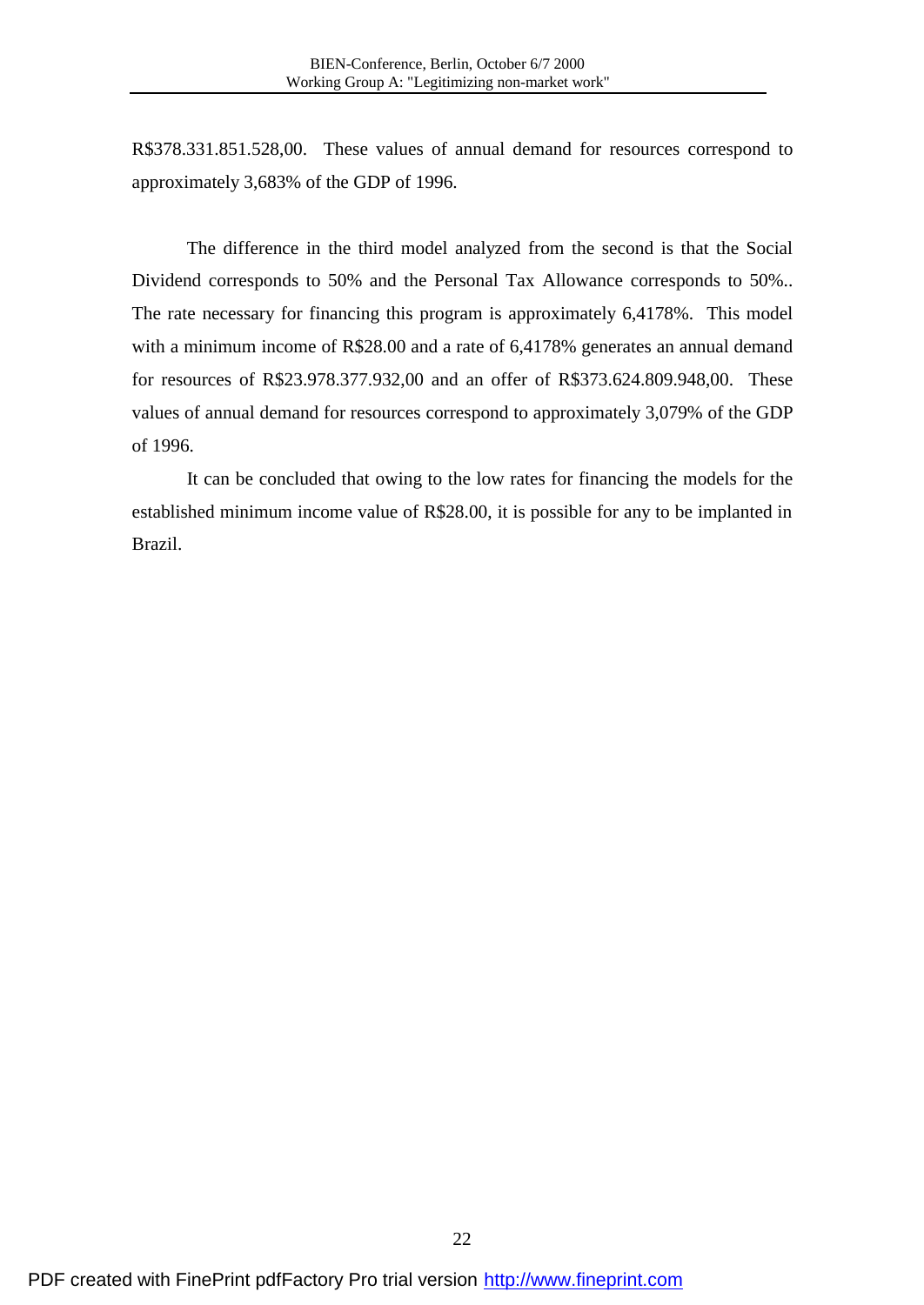### **REFERENCES**

- COSTANTIN, Paulo Dutra. *Renda Mínima no Brasil: Avaliações de Modelos Implantados e dos Modelos de James Meade. S*ão Paulo : FGV/Escola de Administração de Empresas de São Paulo, 2000. (Dissertação apresentada ao Curso de Mestrado em Economia de Empresas).
- BASSO, Leonardo F. C. *Sistemas de Integração de Arrecadação e Benefícios Previdenciários (Tax-Benefit Models)*. São Paulo : FGV/Escola de Administração de Empresas de São Paulo, 1996 (Projeto de Pesquisa, Núcleo de Pesquisa e Publicação).
- -----------. *Renda Mínima Garantida - Prós e Contras.* São Paulo : FGV / Escola de Administração de Empresas de São Paulo, dez, 1997. (Projeto de pesquisa, Núcleo de Pesquisa e Publicação).
- DRAIBE, Sônia Miriam (Coord.). *Estratégias para Combater a Pobreza do Brasil:Programas, Instituições e Recursos. Relatório final.* Campinas : Universidade de Campinas (NEPP/ Núcleo de Estudos de Políticas Públicas), 1994.
- -----------. (coord.). *Acompanhamento e Avaliação da Implementação do Programa de Garantia de Renda Familiar Mínima da Prefeitura Municipal de Campinas.* Campinas : Universidade de Campinas (Pesquisa, NEPP/Núcleo de Estudos de Políticas Públicas), 1996.
- EHRENBERG, Ronald G. & SMITH, Robert S. *Modern Labor Economics: Theory and Public Policy.Addison-Wesley Educational Publishers Inc.*  $6^{TH}$ . 1997.
- FALEIROS, Vicente de Paula. *A Questão da Renda Mínima. Os Casos da França e do Quebec. (m*ímeo)*. 1992.*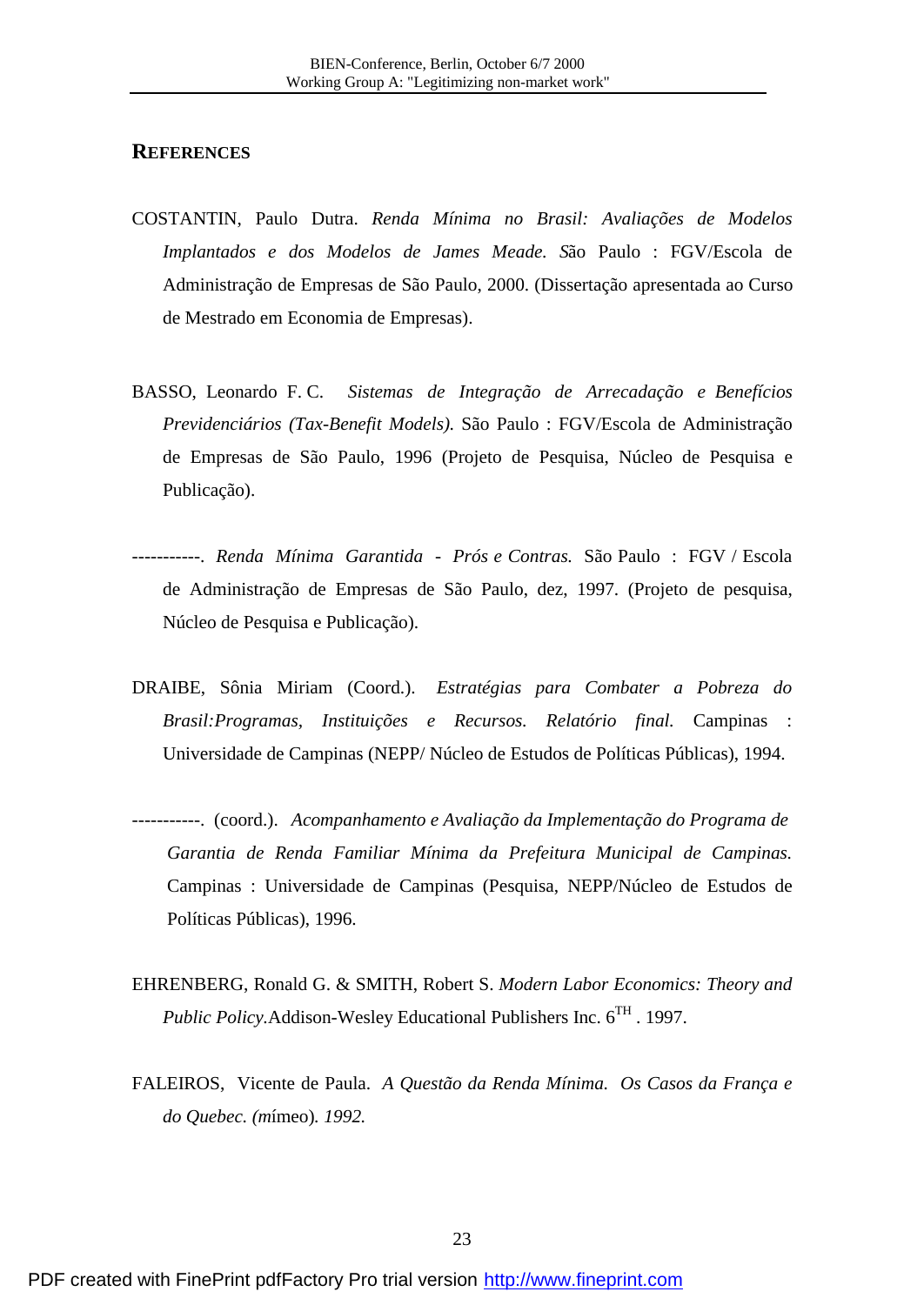-----------. *As reformas da Seguridade Social: o Caso Canadense no Contexto mundial.* (mímeo). 1996.

- FERNANDES, M. A *et alii. Dimensionamento e Acompanhamento do Gasto Social Federal. -* Brasília: IPEA / Dipos, 1997. (Texto para discussão, n.547).
- FRIEDMAN, F. *Capitalism and Freedom. -*Chicago: University of Chicago Press, 1962.
- HAPMAN, David. R*eforming the Tax and Benefit System to Reduce Unemployment.* Democracy Desing Forum Coles House, Buxhall, Stowmarket, Suffolk IP14 3EB, UK, 25, agosto, 1998. (Mímeo)
- INSTITUTO BRASILEIRO DE GEOGRAFIA E ESTATÍSTICA. *Microdados da Pesquisa Nacional por Amostras de Domicílios*. Vol. 18 n.º 1. Rio de Janeiro: IBGE, 1996 (CD-ROM).
- LAVINAS, Lena & VARSANO, Ricardo. *Programa de Garantia de Renda Mínima e Ação Coordenada de Combate à Pobreza. -* Rio de Janeiro: IPEA, 1997. (Texto para Discussão, n.534)
- LOBATO, Ana Lúcia. *Garantia de Renda Mínima Ensaios e Propostas.* Rio de Janeiro: IPEA Publicações. 1999.
- MEADE, James. *New Politics of Poverty*. The norworking poor in Ameria. New York: Basic books, 1992.
- -----------. *Full Employment Regained?* An Agathotopia Dream. Cambridge: University of Cambridge, 1995.
- -----------. *Agathotopia: The Economics of Partnership*, Aberdeen: University Press. David Hume Institute (Hume Paper nº16), 1989.